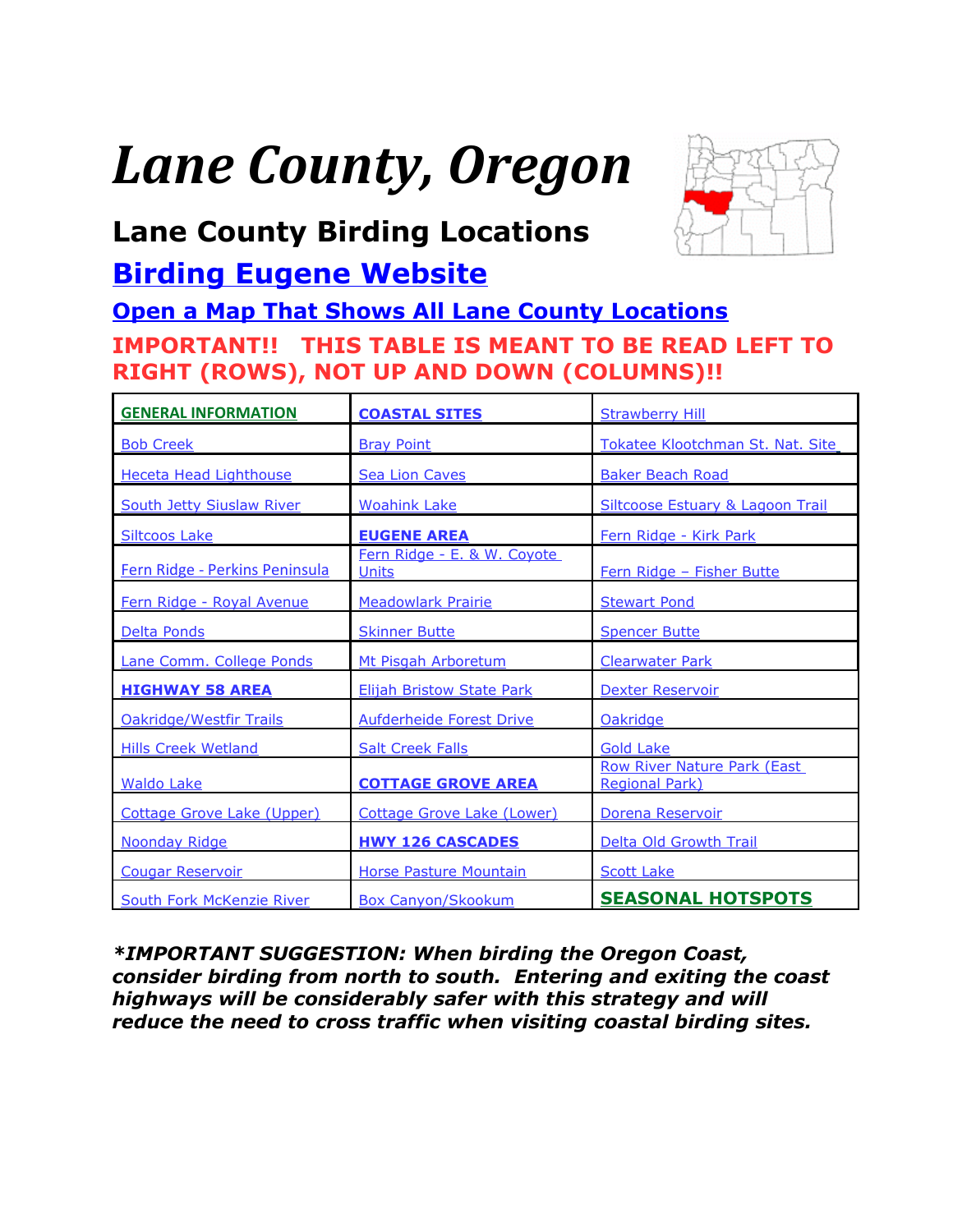<span id="page-1-0"></span>**If you have only a short time in our county, try these locations first! [Fern Ridge](#page-7-0) [Reservoir](#page-7-0) is a great place to bird in any season. If you can only visit one Lane County coastal location, you should check out [South Jetty Siuslaw River](#page-5-0). For more birding hotspots, check out the recommended locations below. Each season has one coastal sugggestion and two inland suggestions.**

| <b>SPRING</b> | <b>Bray Point/Tokatee</b><br>Klootchman St. Nat. Site        | <b>Skinner Butte</b>                                        | Mt Pisgah Arboretum |
|---------------|--------------------------------------------------------------|-------------------------------------------------------------|---------------------|
| <b>SUMMER</b> | Heceta Head Lighthouse/Sea<br><b>Lion Caves</b>              | <b>Salt Creek Falls/Gold</b><br>Lake/Waldo Lake             | Delta Ponds         |
| <b>FALL</b>   | <b>Bray Point/Tokatee</b><br>Klootchman St. Nat. Site        | <b>Scott Lake</b>                                           | <b>Delta Ponds</b>  |
| <b>WINTER</b> | <b>Siltcoose Estuary &amp; Lagoon</b><br>Trail/Siltcoos Lake | <b>Row River Nature Park (East</b><br><b>Regional Park)</b> | <b>Delta Ponds</b>  |

<span id="page-1-1"></span>**Authors/Editors**: Rudi Rudolph, Tom Mickel, Dan Heyerly, Barbara Combs, Vjera Thompson, Chuck Gates

**County Seat**: Eugene

**County Size**: 4,722 sq. miles

**High Elevation** : South Sister (10,358 ft)

**Rarities** : Falcated Duck, American Black Duck, Baikal Teal, Steller's Eider, King Eider, Arctic Loon, Yellow-billed Loon, Short-tailed Albatross, Hawaiian Petrel, Mottled Petrel, Streaked Shearwater, Red-billed Tropicbird, Magnificent Frigatebird, Cattle Egret, Wood Sandpiper, Eurasian Dotterel, Spotted Redshank, Bar-tailed Godwit, Red-necked Stint, Jack Snipe, Lesser Black-backed Gull, Least Tern, Parakeet Auklet, White-winged Dove, Yellow-billed Cuckoo, Eastern Yellow Wagtail, White Wagtail, Prairie Warbler, Mourning Warbler, Smith's Longspur, Rustic Bunting, Blue Grosbeak, Dickcissel, Rusty Blackbird, Brambling, Lawrence's Goldfinch

**Top County Lister** : Paul Sherrill (353)

Year List Record : Dave Irons 2007 (289)

**County Contact Person**: Email [Dave Irons](mailto:llsdirons@msn.com) **[return to the top](#page-0-0)**

Along with Douglas County, Lane is one of only two Oregon counties that come in contact with the Pacific Ocean to the west and the Cascade mountain range on its eastern boundary. Lane County has three unique climate zones: the Willamette Valley, Coast, and Cascade mountains. The "Valley" has a moderate climate with cool winters and warm summers. High temperatures in the summer average in the 80's and the average low temperatures stay above freezing. Valley rainfall is about 40 inches per year. The Coast has the mildest temperatures, summers are in the high 60's, winters in the low 40's and rainfall is about 60 inches a year. The Cascades often receive more than 70 inches of snow per winter and mountain passes frequently sport packed snow and sometimes require chains.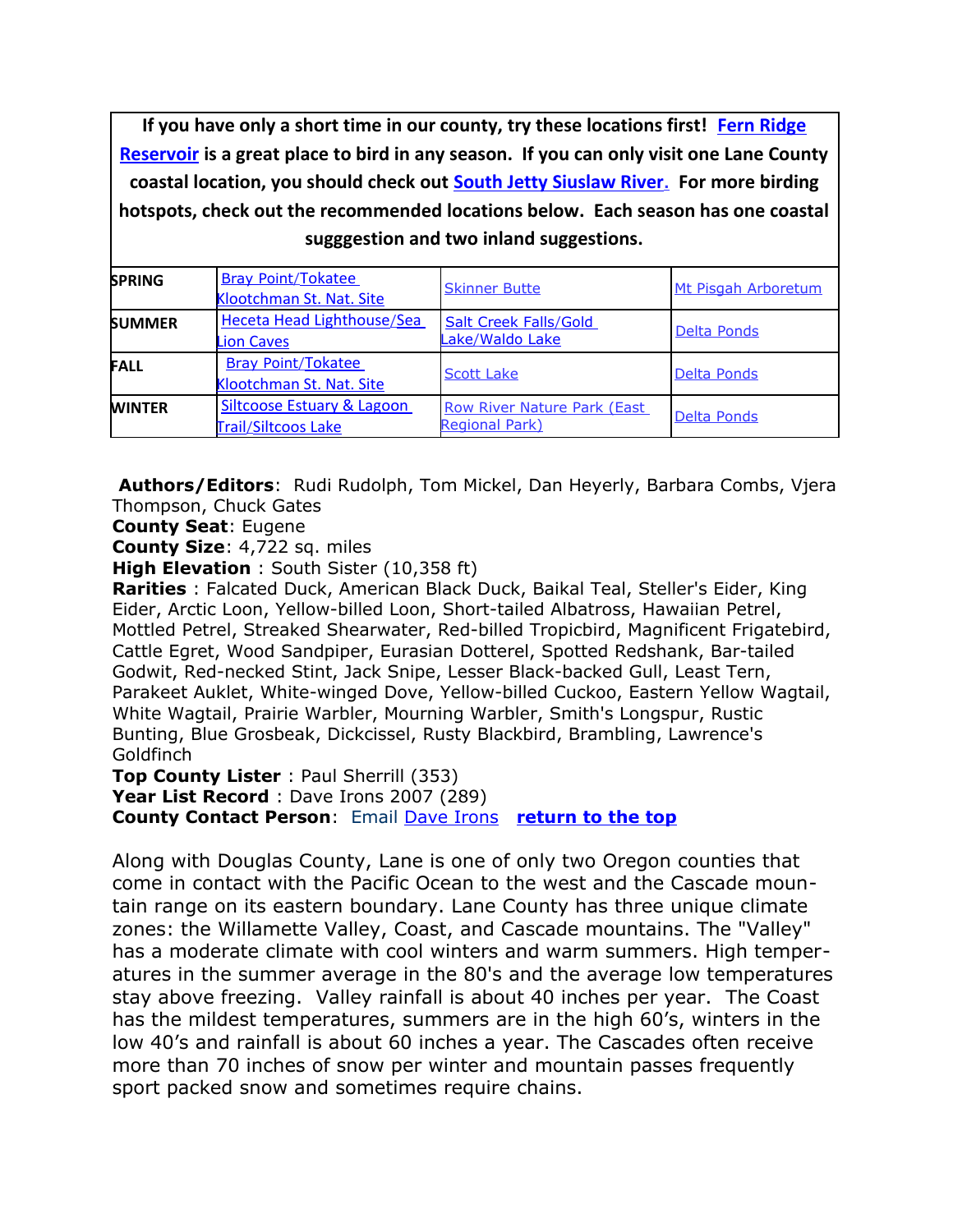For an in-depth treatment of Lane County birds, you may want to obtain a copy of "Birds of Lane County, Oregon", edited by Alan Contreras and published by Oregon State University Press. It's available at many retail outlets including Amazon.com [\(http://www.amazon.com/Birds-Lane-County-](http://www.amazon.com/Birds-Lane-County-Oregon-Contreras/dp/0870711806)[Oregon-Contreras/dp/0870711806\)](http://www.amazon.com/Birds-Lane-County-Oregon-Contreras/dp/0870711806). This book provides seasonal abundance and comments on every bird known to exist in the county. In addition to bird information, the text offers far more detail on the best birding locations in the county. Dozens of maps and other graphics create a complete picture of the birding possibilities in Lane County. It's an essential read for anyone visiting or living in the Eugene/Lane County area. **[return to the top](#page-0-0)**

## <span id="page-2-2"></span>**COASTAL SITES**

#### <span id="page-2-1"></span>**Strawberry Hill [return to the top](#page-0-0)**

DeLorme (copyright 2001) Pg 32 C-2 DeLorme (copyright 2008) Pg 38 C-1 **geographic coordinates** 44°15'13.9"N 124°06'41.6"W [\(44.253871, -124.111564\)](https://www.google.com/maps/place/44%C2%B015)

[View A Google Map](http://maps.google.com/maps/ms?hl=en&ie=UTF8&msa=0&ll=44.254052,-124.112206&spn=0.197216,0.528374&z=12&msid=108036481085398338899.000482957193febae0373)

[eBird Hotspot Checklist for Strawberry Hill](http://ebird.org/ebird/hotspot/L743257)

**Location, Habitat, and Birds:** Travel about 4.5 miles south of Yachats and about a half mile south of Neptune State Park. Coming from the south, this location is about 18 miles north of Florence. This is on the northern border of Lane County on the coast.

Rocky area that juts out into the ocean attracts seals and sea lions as well as Black Oystercatcher and Black Turnstone. A nice pullout for a sea watch.

#### <span id="page-2-0"></span>**Bob Creek [return to the top](#page-0-0)**

DeLorme (copyright 2001) Pg 32 C-2 DeLorme (copyright 2008) Pg 38 C-1 **geographic coordinates** 44°14'39.5"N 124°06'44.2"W [\(44.244315, -124.112269\)](https://www.google.com/maps/place/44%C2%B014)

[View A Google Map](http://maps.google.com/maps/ms?hl=en&ie=UTF8&msa=0&ll=44.254052,-124.112206&spn=0.197216,0.528374&z=12&msid=108036481085398338899.000482957193febae0373)

[eBird Hotspot Checklist for Bob Creek](http://ebird.org/ebird/hotspot/L743267)

**Location, Habitat, and Birds:** The pullout is about 0.6 miles downhill and south from Strawberry Hill. The parking area is in an open grassy area. Offshore rocks attract "Rockpipers" as well as Harlequin Duck (both are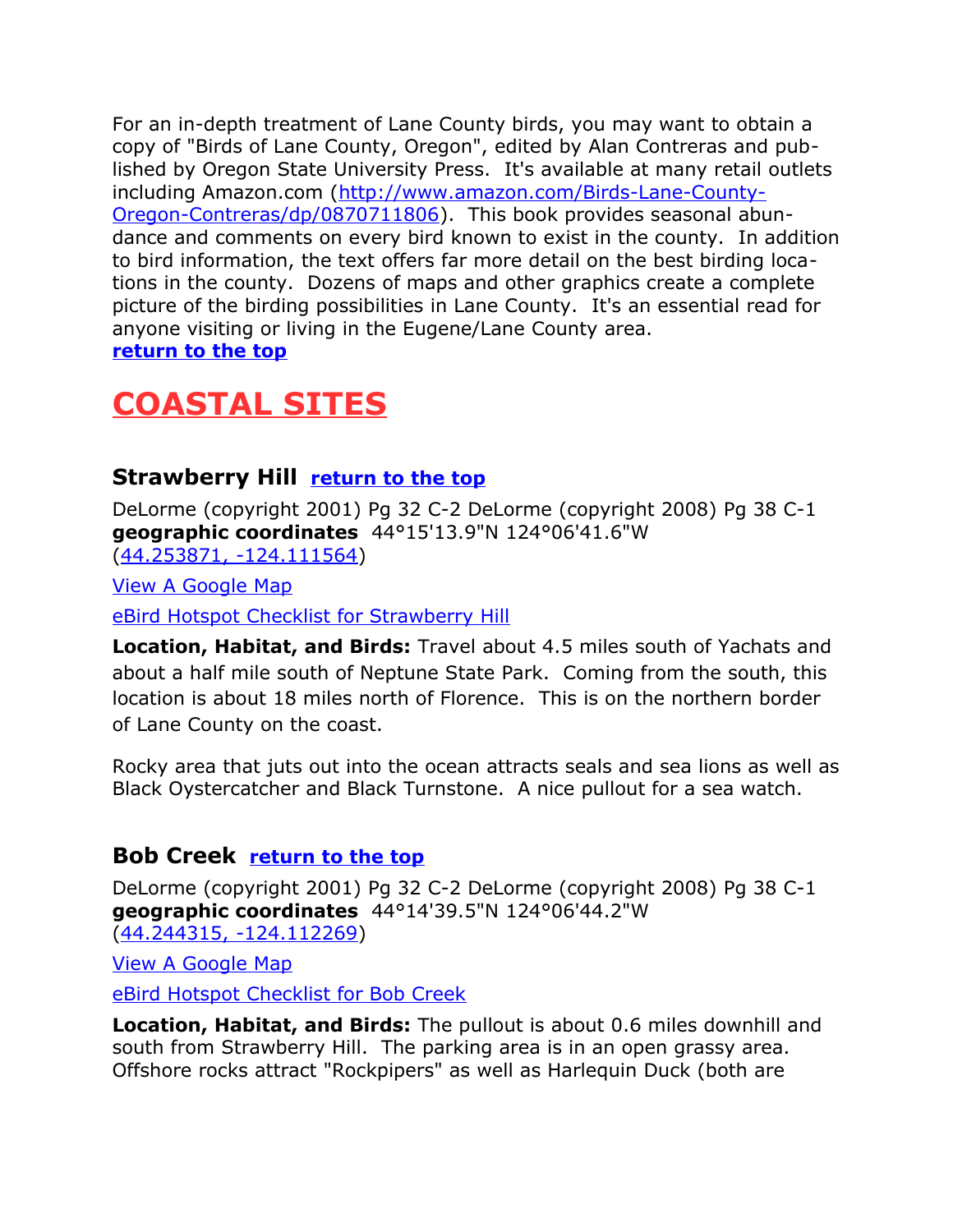possible in late fall, winter, early spring). The creek-side habitat next to parking lot has attracted rare passerines.

#### <span id="page-3-3"></span>**Bray Point [return to the top](#page-0-0)**

DeLorme (copyright 2001) Pg 32 C-2 DeLorme (copyright 2008) Pg 38 C-1 **geographic coordinates** 44°14'21.2"N 124°06'42.1"W [\(44.239225, -124.111693\)](https://www.google.com/maps/place/44%C2%B014)

[View A Google Map](http://maps.google.com/maps/ms?hl=en&ie=UTF8&msa=0&ll=44.254052,-124.112206&spn=0.197216,0.528374&z=12&msid=108036481085398338899.000482957193febae0373)

**Location, Habitat, and Birds:** Drive 5.0 miles south of Yachats to a pulloff viewing area. This is a great location to do sea watches since it is a bit elevated and gives a nice view of the ocean on a clear day. Alcids, tubenoses and sea ducks are usually present.

#### <span id="page-3-2"></span>**Tokatee Klootchman State Natural Site [return to the top](#page-0-0)**

DeLorme (copyright 2001) Pg 32 C-2 DeLorme (copyright 2008) Pg 38 C-1 **geographic coordinates** 44°12'29.7"N 124°06'52.7"W [\(44.208238, -124.114649\)](https://www.google.com/maps/place/44%C2%B012)

[View A Google Map](http://maps.google.com/maps/ms?hl=en&ie=UTF8&msa=0&ll=44.254052,-124.112206&spn=0.197216,0.528374&z=12&msid=108036481085398338899.000482957193febae0373)

**Location, Habitat, and Birds:** Drive 7.0 miles south of Yachats to a pulloff viewing area. It's 17.6 miles north of the junction of Hwys 126 and 101 in Florence. This is a great point for sea watching & one of the better spots for Harlequin Duck, scoters, Black Oystercatcher, etc. This is the best place in Lane Co. to find Black Scoter, normally mixed in the large scoter flocks.

#### <span id="page-3-1"></span>**Heceta Head Lighthouse Scenic Viewpoint [return to the top](#page-0-0)**

DeLorme (copyright 2001) Pg 32 C-2 DeLorme (copyright 2008) Pg 38 E-1 **geographic coordinates** 44°08'14.2"N 124°07'41.6"W [\(44.13727, -124.12823\)](https://www.google.com/maps/place/44%C2%B008)

[View A Google Map](http://maps.google.com/maps/ms?hl=en&ie=UTF8&msa=0&msid=108036481085398338899.00046b7af04bc66c728a6&ll=44.013559,-124.07547&spn=0.848373,2.108002&z=10)

[eBird Hotspot Checklist for Heceta Head Lighthouse](http://ebird.org/ebird/hotspot/L295630)

[Heceta Head Lighthouse website](http://hecetalighthouse.com/)

**Location, Habitat, and Birds:** Go to the [Oregon Birding Trails w](http://www.oregonbirdingtrails.org/)ebsite. Choose the Oregon Coast Birding Trail. Click on the Central Coast tab and go to section 90.

#### <span id="page-3-0"></span>**Sea Lion Caves [return to the top](#page-0-0)**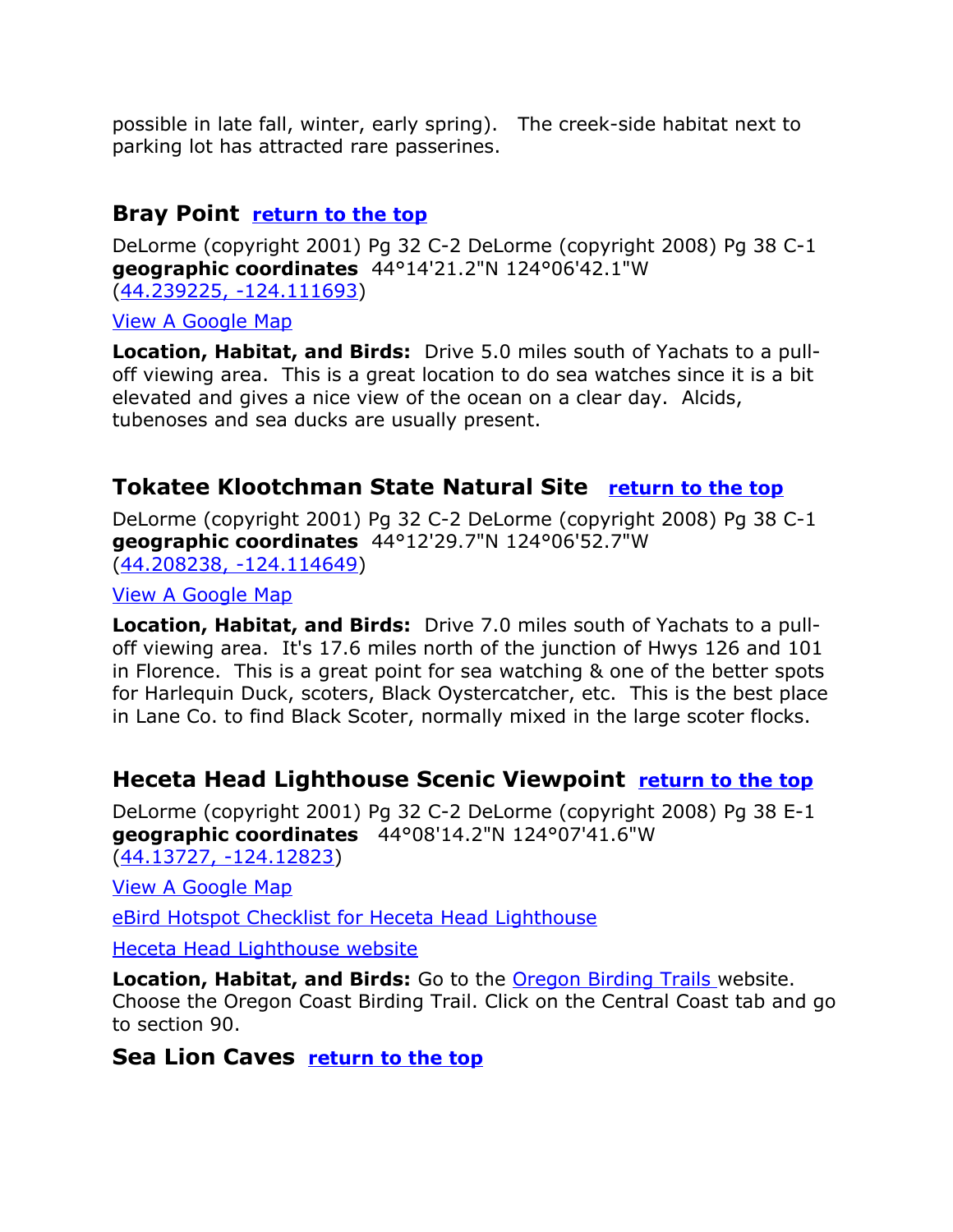DeLorme (copyright 2001) Pg 32 C-2 DeLorme (copyright 2008) Pg 38 E-1 **geographic coordinates** 44°07'18.3"N 124°07'35.4"W at an elev. of 252' [\(44.121745, -124.126485\)](https://www.google.com/maps/place/44%C2%B007)

One of the best places to bird is the large pull-off area just north of the caves administration building which is at 44 07' 32"N, 124 07' 32"W and elev. of 253'. [\(44.121745, -124.126485\)](https://www.google.com/maps/place/44%C2%B007)

[View A Google Map](http://maps.google.com/maps/ms?hl=en&ie=UTF8&msa=0&msid=108036481085398338899.00046b7af04bc66c728a6&ll=44.013559,-124.07547&spn=0.848373,2.108002&z=10)

[eBird Hotspot Checklist for Sea Lion Caves](http://ebird.org/ebird/hotspot/L744276)

[Some Photos](http://www.paulnoll.com/Oregon/Tourism/Coast-Florence-Bandon/Noll-Sea-Lion-Caves-choices.html)

#### [Oregon Sea Lion Caves website](http://www.sealioncaves.com/)

**Location, Habitat, and Birds:** Go to the [Oregon Birding Trails w](http://www.oregonbirdingtrails.org/)ebsite. Choose the Oregon Coast Birding Trail. Click on the Central Coast tab and go to section 91. Birding the rocky areas from the headlands above the cave can be very productive. The best place to find birds is from the large pulloff area north of the Sea Lion Caves administration building. The same birds that can be found from the caves can also be found from the pull-off by scanning the rocks and ocean with a scope. Check the rocks and surf for Rhinoceros Auklet, Brandt's Cormorant, Pigeon Guillemot, and Tufted Puffin. If you have a scope, you might be able to find Marbled Murrelets a little farther out. Since this location is high on a headland, a scope is handy for seeing almost all of the birds here. Rhinoceros Auklet nests inside the caves and, when present, may be viewed by paying the entrance fee and descending into the caves. Brandt's Cormorant nests on the grassy slope below the pullout. A Common/King Eider was spotted here in December 2000.

#### <span id="page-4-0"></span>**Baker Beach Road [return to the top](#page-0-0)**

DeLorme (copyright 2001) Pg 32 D-2 DeLorme (copyright 2008) Pg 38 E-1 **geographic coordinates** 44°05'19.1"N 124°06'33.1"W [\(44.088637, -124.109201\)](https://www.google.com/maps/place/44%C2%B005)

[View A Google Map](http://maps.google.com/maps/ms?hl=en&ie=UTF8&msa=0&msid=108036481085398338899.00046b7af04bc66c728a6&ll=44.013559,-124.07547&spn=0.848373,2.108002&z=10)

[eBird Hotspot Checklist for Baker Beach Road](http://ebird.org/ebird/hotspot/L742935)

**Location:** Travel 7.5 miles north of Florence and turn left (west) on Baker Beach Road.

**Habitat and Birds:** Bird the small marsh about a quarter mile from the highway. This is a reliable spot to find Marsh Wren at any season. Continue on to the campground, less than a half mile further down the road at a dead end. The campground area can be very birdy, and a hike through the dunes to the beach can yield some interesting birds, as well. Near the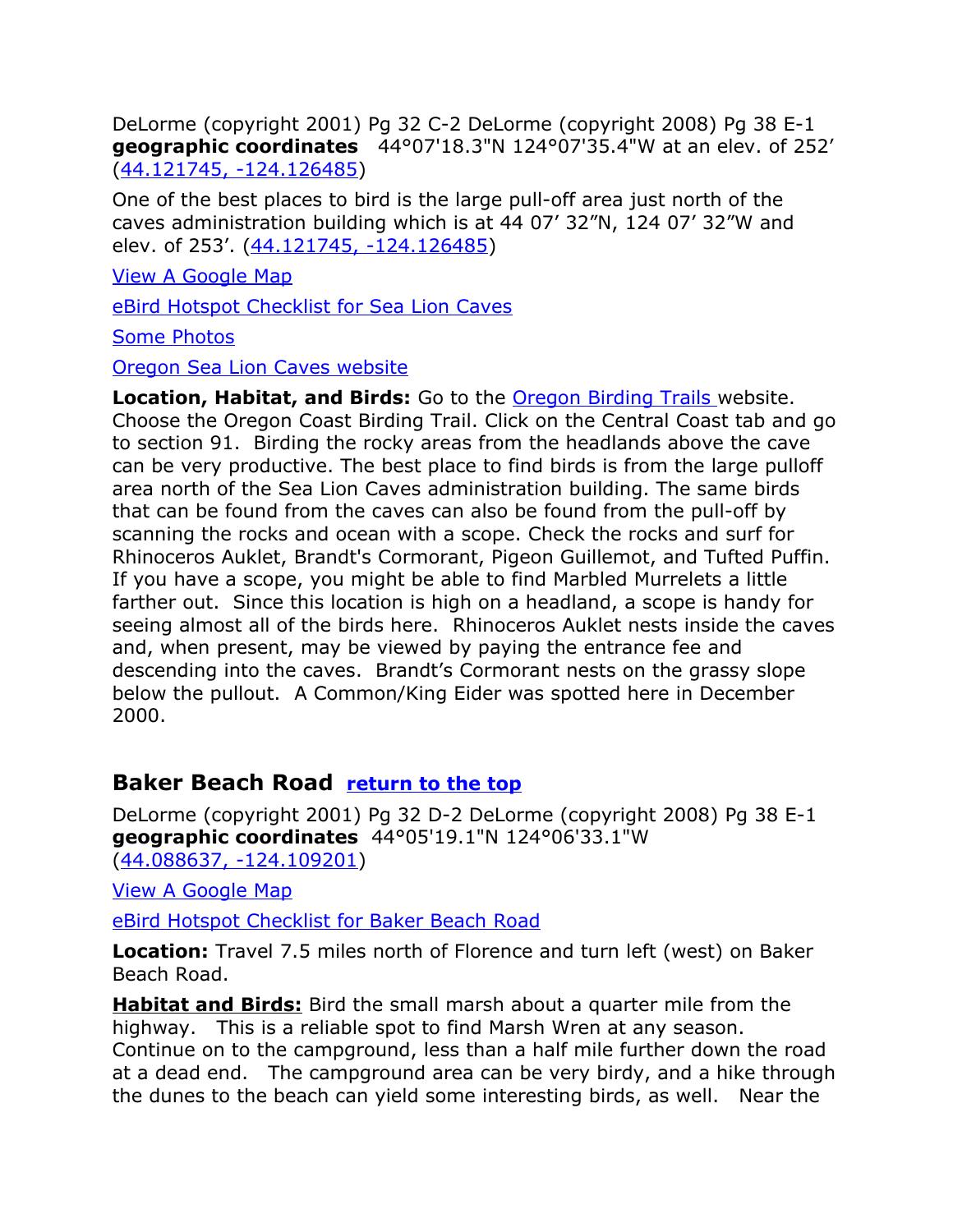top of the hill on the way to the campground, a hiking trail leads to Lily Lake, which can yield typical coast species that inhabit shrubs and open water. Be aware that horseback riding is a popular activity on the road and on the beach, so use caution both when driving and walking near the horseback riders.

#### <span id="page-5-0"></span>**South Jetty Siuslaw River [return to the top](#page-0-0)**

DeLorme (copyright 2001) Pg 32 D-2 DeLorme (copyright 2008) Pg 38 F-1 **geographic coordinates** The parking lot at the base of the jetty is at 44°00'47.8"N 124°08'00.1"W at an elev. of 3' [\(44.013279, -124.133347\)](https://www.google.com/maps/place/44%C2%B000)

[View A Google Map](http://maps.google.com/maps/ms?hl=en&ie=UTF8&msa=0&msid=108036481085398338899.00046b7af04bc66c728a6&ll=44.013559,-124.07547&spn=0.848373,2.108002&z=10)

[eBird Hotspot Checklist for South Jetty Siuslaw River](http://ebird.org/ebird/hotspot/L742878)

#### [Florence City Information](http://www.citytowninfo.com/places/oregon/florence)

**Location, Habitat, and Birds:** Go to the [Oregon Birding Trails w](http://www.oregonbirdingtrails.org/)ebsite. Choose the Oregon Coast Birding Trail. Click on the Central Coast tab and go to section 92. To access this area, go south of Florence, cross the Siuslaw River, and turn right on South Jetty Road. This road will go west for a while but just before it bends to the right, turn off at the dog pond and park. Especially if no one else is in the area, this can be a good place to find interesting shorebirds, passerines, and raptors. After the road turns north, pull into the 3rd parking lot on your left (the one with the restrooms). The deflation plain to the east of here is a hotspot for fall shorebirds. A dike across the deflation plain, just south of the parking lot, will provide you access to the portion of the deflation plain that's most productive for shorebirding – the area of sand and very short vegetation next to the dunes along the east edge of the plain on the north side of the dike. From the restrooms, walk back south a short distance along the South Jetty Road and find the dike trail. The most productive area for shorebirds is usually to the north (a left turn at the sand dunes) in the deflation plain. When the area is wet, **watch out for quicksand**. In winter, this area may be too flooded for pedestrian use. High tide during the spring and fall migration seasons is often the best time to look for shorebirds at this location. This is a huge area where you can make a round trip of several miles before returning to the dike trail. Buff-breasted Sandpiper, Ruff, both golden-plover, Sharptailed Sandpiper, Stilt Sandpiper, and Pectoral Sandpipers have all been found here. Return to your car and stop frequently along the rest of the Jetty Road. It ends at the jetty itself.There are areas near the crab dock that can be good for shorebirds at mid to low tides. The beach may also host shorebirds. Scan the water carefully, as unusual species may be found floating on it or flying over it. King Eider, Yellow-billed Loon, Horned Puffin, and Elegant Tern are a few species that have been spotted in this area.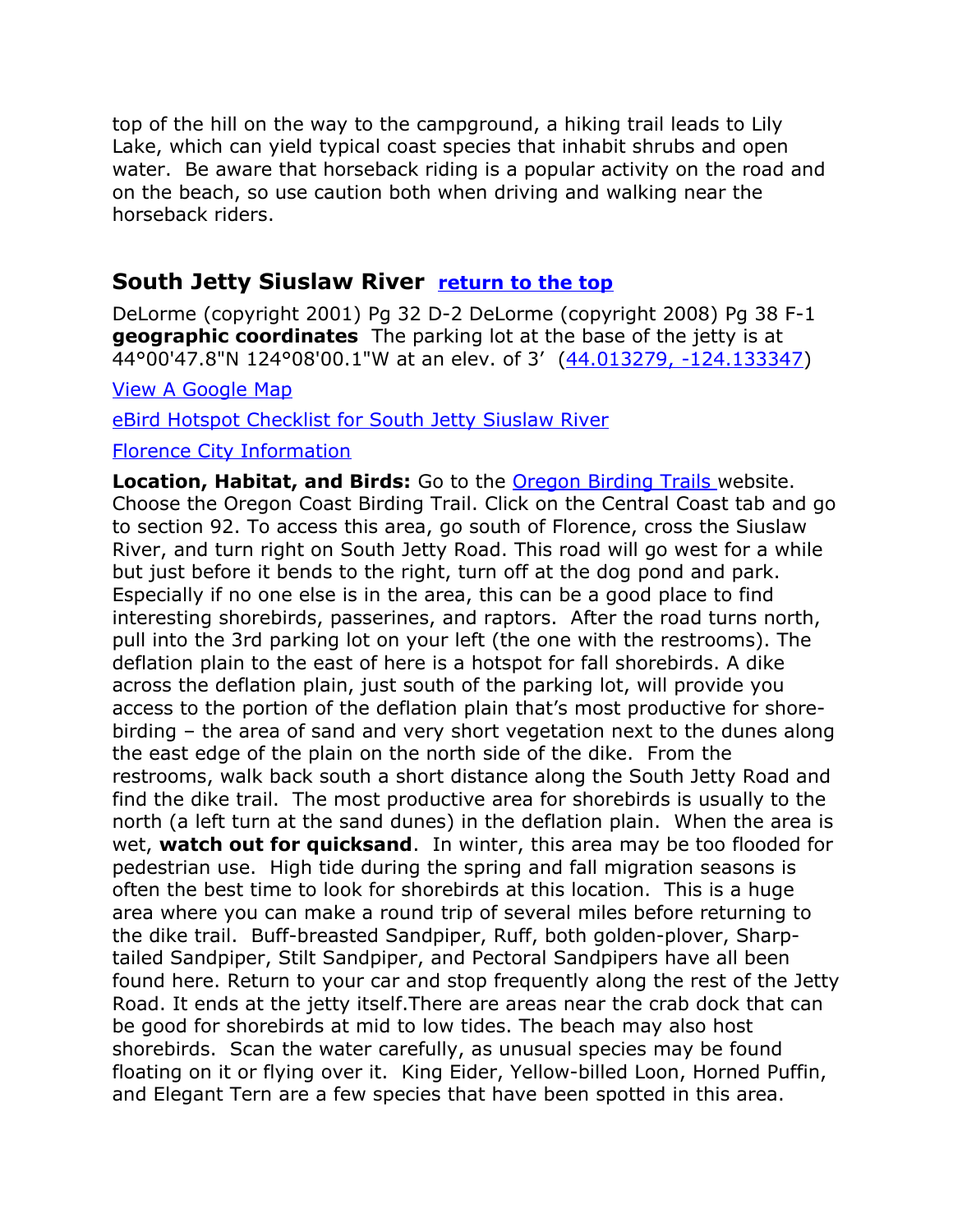#### <span id="page-6-1"></span>**Woahink Lake [return to the top](#page-0-0)**

DeLorme (copyright 2001) Pg 32 A-4 DeLorme (copyright 2008) Pg 45 43°55'44.3"N 124°06'06.4"WA-6 **geographic coordinates** The parking lot is at 43 55' 36"N, 124 05' 56"W at an elev. of 81'. [\(43.928965, -124.101769\)](https://www.google.com/maps/place/43%C2%B055)

[View A Google Map](http://maps.google.com/maps/ms?hl=en&ie=UTF8&msa=0&msid=108036481085398338899.00046b7af04bc66c728a6&ll=44.013559,-124.07547&spn=0.848373,2.108002&z=10)

[eBird Hotspot Checklist for Woahink Lake](http://ebird.org/ebird/hotspot/L1076489)

**Location, Habitat, and Birds:** Go to the [Oregon Birding Trails w](http://www.oregonbirdingtrails.org/)ebsite. Choose the Oregon Coast Birding Trail. Click on the Central Coast tab and go to section 96.

#### <span id="page-6-0"></span>**Siltcoos River Estuary and Siltcoos Lagoon Trail [return to](#page-0-0)  [the top](#page-0-0)**

DeLorme (copyright 2001) Pg 32 A-4 DeLorme (copyright 2008) Pg 45 A-6 **geographic coordinates** The parking lot for the trail is at 43°52'39.3"N 124°08'43.8"W at an elev. of 23'. [\(43.877574, -124.145501\)](https://www.google.com/maps/place/43%C2%B052)

[View A Google Map](http://maps.google.com/maps/ms?hl=en&ie=UTF8&msa=0&msid=108036481085398338899.00046b7af04bc66c728a6&ll=44.013559,-124.07547&spn=0.848373,2.108002&z=10)

[eBird Hotspot Checklist for Siltcoos River Estuary](http://ebird.org/ebird/hotspot/L159600)

**Location, Habitat, and Birds:** Go to the [Oregon Birding Trails w](http://www.oregonbirdingtrails.org/)ebsite. Choose the Oregon Coast Birding Trail. Click on the Central Coast tab and go to section 98. To access the Siltcoos River Estuary, turn west from Highway 101 onto the road leading to Siltcoos Beach. Stop at Lodgepole Campground on the way to the beach to see what is there. Red Crossbills are often in the area. The habitat around the campground often contains a sizeable mixed flock of passerines. Continue down the road to Lagoon Campground. There is a trail that goes all the way around the campground. It is accessible from a day use parking lot that is just past the entrance to the campground, on the right side of the road. This trail is one of the best places in Lane County to find Wrentit. At the beach parking lot at the end of the road, park and climb over the dune to the beach. This is one of the best locations in the state to find Snowy Plovers which may be found here in any season. There is a protected nesting area to the east of the beach, south of the parking lot area. Gulls and shorebirds may often be found congregating along the river mouth. There is another beach access trail from Waxmyrtle Campground, across the road from Lagoon Campground. Park along the campground access road and find the beginning of the trail on the west side of the road. It is a long hike to the beach, which reaches the ocean near the south side of the Siltcoos River mouth.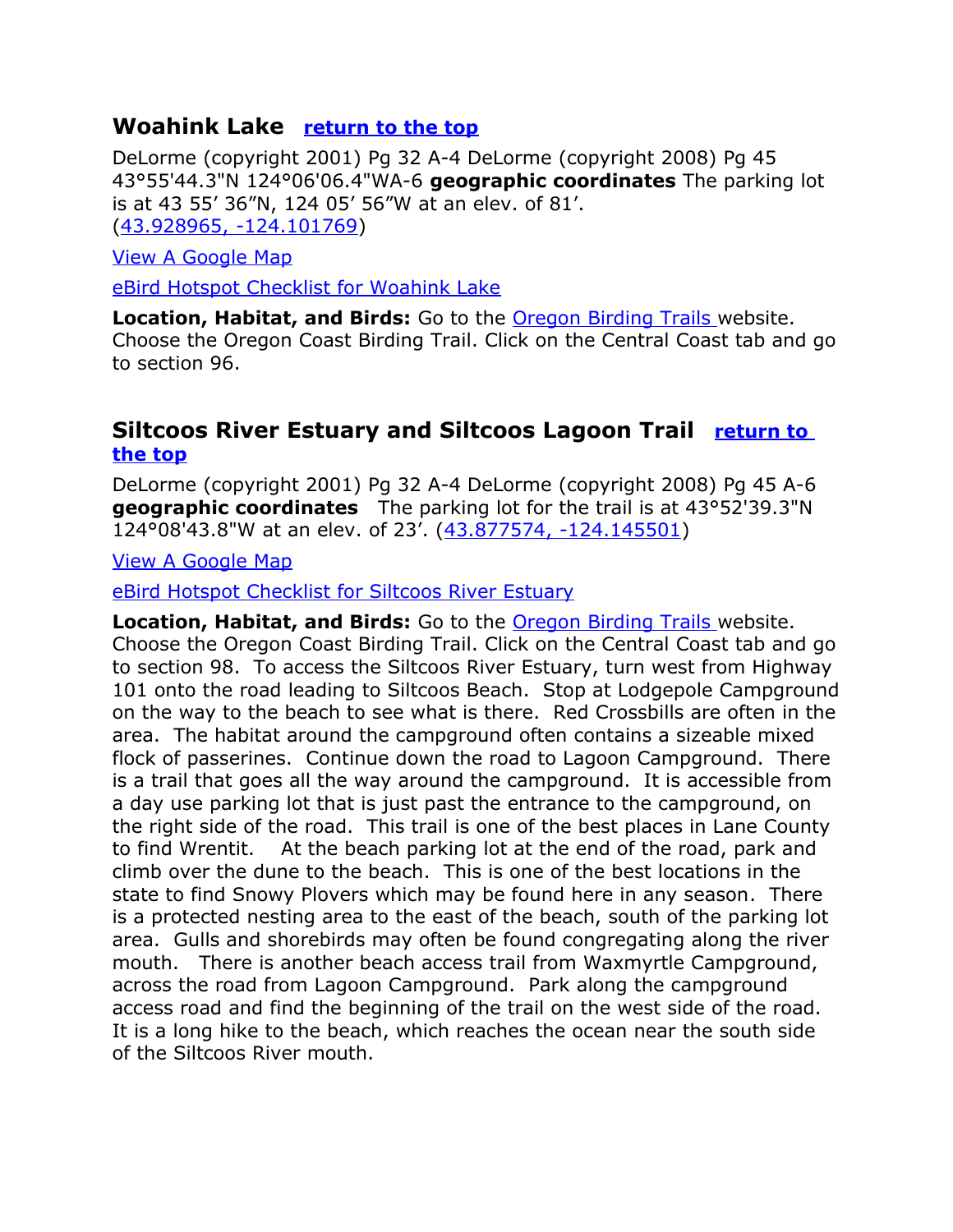#### <span id="page-7-2"></span>**Siltcoos Lake [return to the top](#page-0-0)**

DeLorme (copyright 2001) Pg 32 A-4 DeLorme (copyright 2008) Pg 45 A-6 **geographic coordinates** 43°53'03.9"N 124°06'51.5"W [\(43.884410, -124.114293\)](https://www.google.com/maps/place/43%C2%B053)

[View A Google Map](http://maps.google.com/maps/ms?hl=en&ie=UTF8&msa=0&msid=108036481085398338899.00046b7af04bc66c728a6&ll=44.013559,-124.07547&spn=0.848373,2.108002&z=10)

[eBird Hotspot Checklist for Siltcoos Lake](http://ebird.org/ebird/hotspot/L776390)

**Location, Habitat, and Birds:** Go to the [Oregon Birding Trails w](http://www.oregonbirdingtrails.org/)ebsite. Choose the Oregon Coast Birding Trail. Click on the Central Coast tab and go to section 97. The Central Coast birding "trail guide" only talks about the trails from this trail head, but there are many other places to bird the lake. Explore this area and report what you find.

## <span id="page-7-1"></span>**EUGENE AREA**

#### <span id="page-7-0"></span>**Fern Ridge Reservoir - Kirk Park [return to the top](#page-0-0)**

DeLorme (copyright 2001) Pg 47 D-6 DeLorme (copyright 2008) Pg 39 E-9 **geographic coordinates** The year around parking lot is at 44°07'15.6"N 123°18'00.8"W at an elev. of 344'. [\(44.120992, -123.300211\)](https://www.google.com/maps/place/44%C2%B007)

*Visitors should use extra caution in this area and not leave valuables in their vehicles. Be sure to read the signs at each area you visit to check for access restrictions, especially during hunting season*.

[ODFW's birding guide to Fern Ridge](http://www.dfw.state.or.us/resources/visitors/fern_ridge_wildlife_area/bird_watching.asp)

[Fern Ridge Map](https://drive.google.com/file/d/0B3QvY3NIsjaeelBfZFJmdlQ1X0E/view?usp=sharing)

[View A Google Map](http://maps.google.com/maps/ms?hl=en&ie=UTF8&msa=0&ll=44.11717,-123.180256&spn=0.386968,1.055374&z=11&msid=108036481085398338899.00046d5ecdfdd9906b83a)

[eBird Hotspot Checklist for Kirk Park](http://ebird.org/ebird/hotspot/L742886)

**Location, Habitat, and Birds:** Go to the [Oregon Birding Trails w](http://www.oregonbirdingtrails.org/)ebsite. Choose the Willamette Valley Birding Trail. Click on the "trail guide" and choose the Fern Ridge Loop Guide. Section F-10. A walk through the picnic area can be productive for passerines, especially during migration and in winter. Gulls congregate at the dam's outflow during non-breeding seasons. At times, egrets use the trees northeast of the parking lot as a roosting site. After major coastal storms, the view of the lake from the dam area across the road may yield sightings of such species as jaegers or storm-petrels blown inland by high winds. The park is gated off during the winter. A Falcated Duck was found here in 2004. Check the wigeon flocks for Eurasian Wigeon.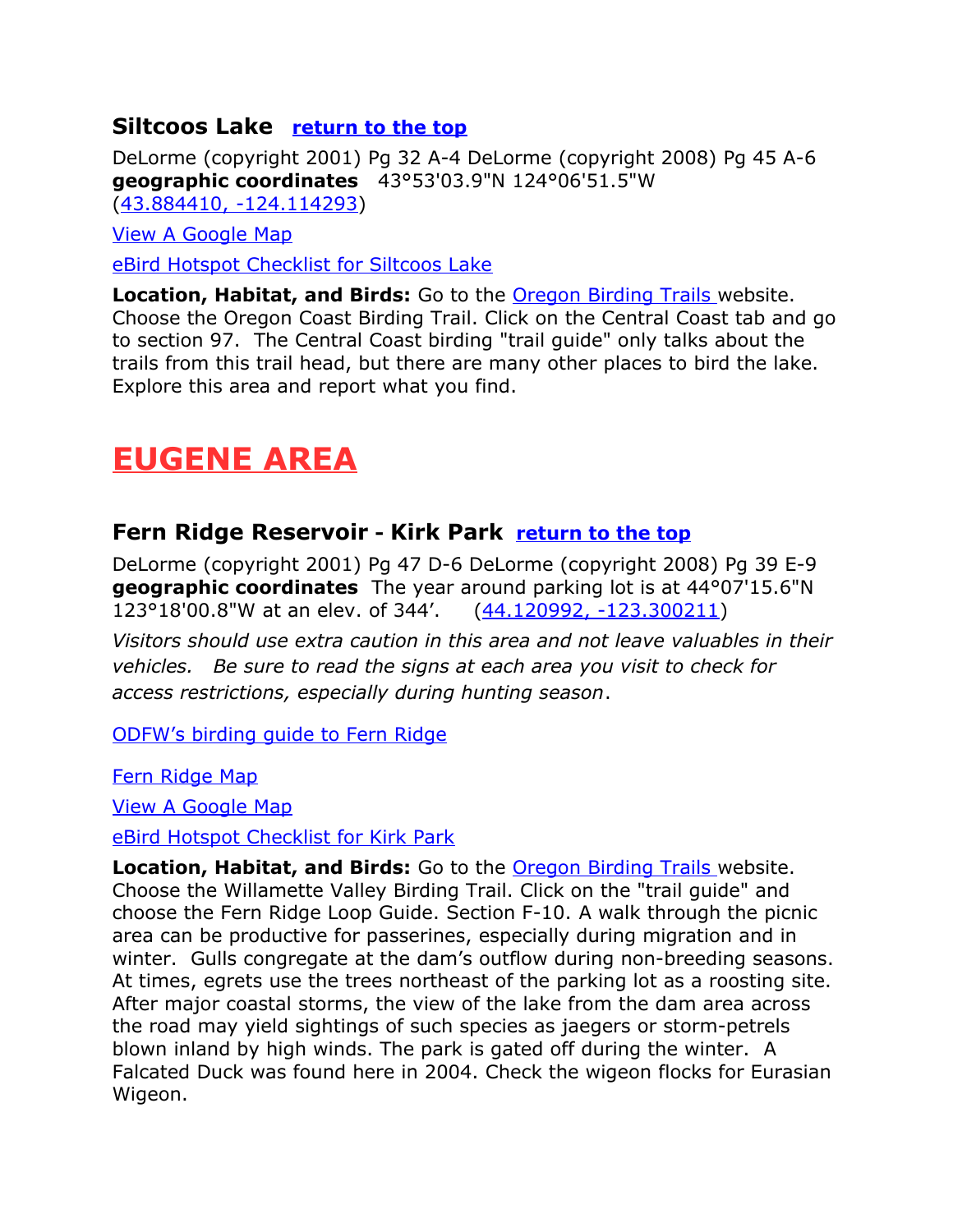#### <span id="page-8-1"></span>**Fern Ridge Reservoir - Perkins Peninsula Park [return to the top](#page-0-0)**

DeLorme (copyright 2001) Pg 47 D-6 DeLorme (copyright 2008) Pg 39 E-9 **geographic coordinates** The parking area before the gate, right off Highway 126 is at 44°03'13.4"N 123°17'26.8"W at an elev. of 379'. [\(44.053722, -123.290765\)](https://www.google.com/maps/place/44%C2%B003)

*Visitors should use extra caution in this area and not leave valuables in their vehicles. Be sure to read the signs at each area you visit to check for access restrictions, especially during hunting season.*

[ODFW's birding guide to Fern Ridge](http://www.dfw.state.or.us/resources/visitors/fern_ridge_wildlife_area/bird_watching.asp)

[Fern Ridge Map](https://drive.google.com/file/d/0B3QvY3NIsjaeelBfZFJmdlQ1X0E/view?usp=sharing)

[View A Google Map](http://maps.google.com/maps/ms?hl=en&ie=UTF8&msa=0&ll=44.11717,-123.180256&spn=0.386968,1.055374&z=11&msid=108036481085398338899.00046d5ecdfdd9906b83a)

[eBird Hotspot Checklist for Perkins Peninsula](http://ebird.org/ebird/hotspot/L742874)

**Location, Habitat, and Birds:** Go to the **Oregon Birding Trails** website. Choose the Willamette Valley Birding Trail. Click on the "trail guide" and choose the Fern Ridge Loop Guide. Section F-9. Perkins Peninsula Park provides good views of Fern Ridge Lake. The park is closed to vehicles in the winter, so it can be a quiet place to walk and enjoy wintering passerines while checking for birds on the mudflats and channels along the lake. There is a nature trail that starts at the northwest corner of the park. Swamp Sparrow has been detected along this nature trail in appropriate wet and reedy habitat in winter in recent years. Osprey and Purple Martins return to nest in the spring. In summer, the park becomes crowded with picnickers and local people out for a family outing.

#### <span id="page-8-0"></span>**Fern Ridge Reservoir - East and West Coyote Units [return to the top](#page-0-0)**

DeLorme (copyright 2001) Pg 47 D-7 DeLorme (copyright 2008) Pg 39 E-9 **geographic coordinates** (see below) (44.04145, -123.26694)

*Visitors should use extra caution in this area and not leave valuables in their vehicles. Be sure to read the signs at each area you visit to check for access restrictions, especially during hunting season*.

[ODFW's birding guide to Fern Ridge](http://www.dfw.state.or.us/resources/visitors/fern_ridge_wildlife_area/bird_watching.asp)

[Fern Ridge Map](https://drive.google.com/file/d/0B3QvY3NIsjaeelBfZFJmdlQ1X0E/view?usp=sharing)

[View A Google Map](http://maps.google.com/maps/ms?hl=en&ie=UTF8&msa=0&ll=44.11717,-123.180256&spn=0.386968,1.055374&z=11&msid=108036481085398338899.00046d5ecdfdd9906b83a)

[eBird Hotspot Checklist for West Coyote Unit](http://ebird.org/ebird/hotspot/L742971)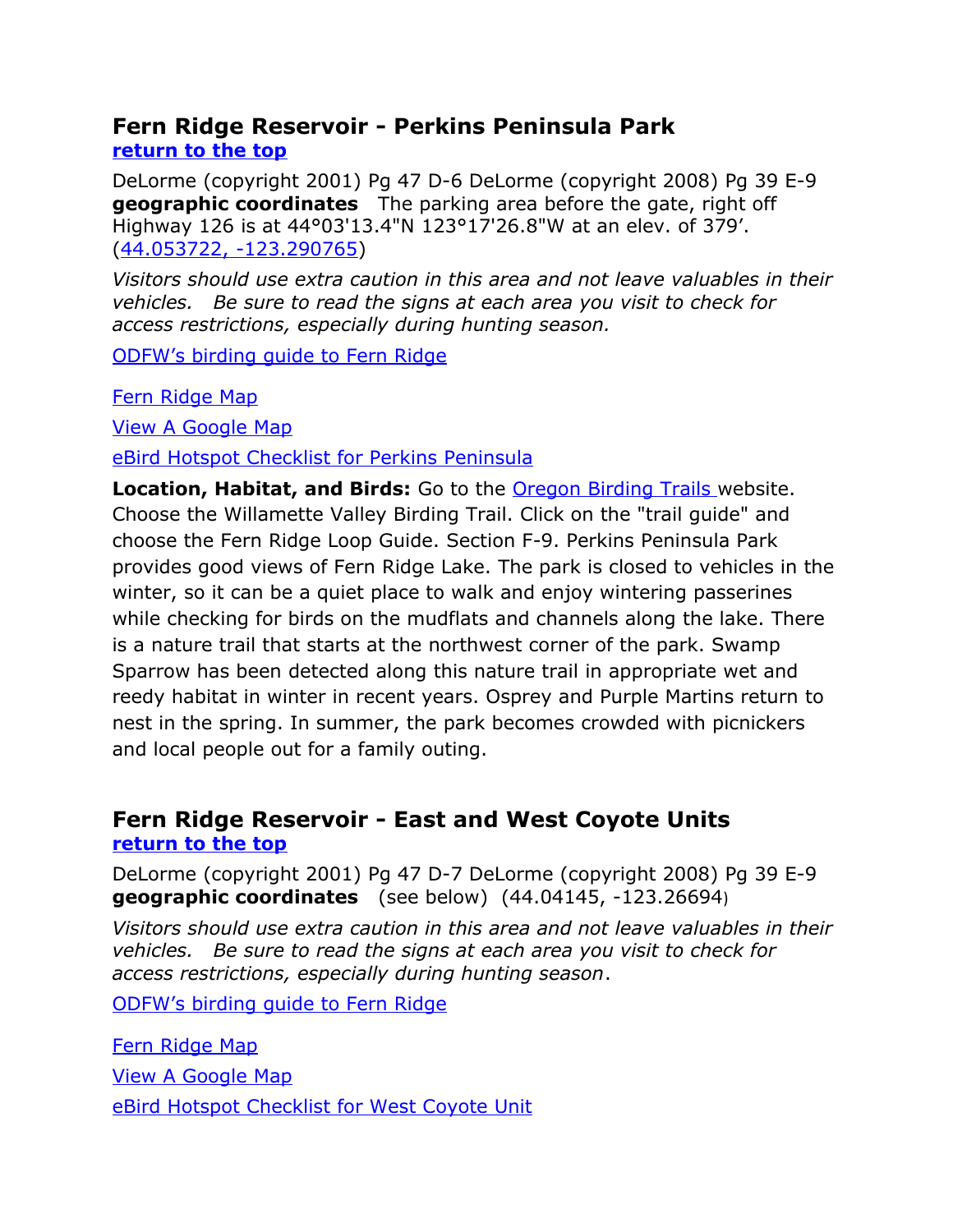#### [eBird Hotspot Checklist for East Coyote Unit](http://ebird.org/ebird/hotspot/L716982)

**Location, Habitat, and Birds:** There are several access points to this area. Turn south off West 11<sup>th</sup> Ave. at Ken Nielsen Road (shows as Kenneth R. Nielsen Rd. on some maps) approximately 2.40 miles west of Belt Line Rd., 44°03'16.6"N 123°13'10.6"W [\(44.054603, -123.219603\)](https://www.google.com/maps/place/44%C2%B003). First stop at the parking lot where the road bends sharply south. This is at 44°03'05.9"N 123°15'00.5"W [\(44.051630, -123.250140\)](https://www.google.com/maps/place/44%C2%B003). From this lot, there is access to ponds and riparian habitat of the East Coyote Unit that are immediately south of West 11<sup>th</sup> Ave. across from the Fisher Butte Unit. Then continue driving south, birding the meadows from the road. A Lark Bunting was found in these meadows singing on territory several years back. White-tailed Kites often hunt in these meadows in winter. Turn right onto Cantrell Road at the "T" intersection less than a mile south from the sharp bend in Ken Nielsen Road. A small parking lot on the north side of Cantrell Road at 44°02'30.0"N 123°15'40.1"W [\(44.041659, -123.261133\)](https://www.google.com/maps/place/44%C2%B002) provides access to the southern edge of the pond area reached from the parking lot along Ken Nielsen Road. Then continue west on Cantrell Road to the West Coyote Creek Unit. At the bridge over Coyote Creek, there is a nature trail on the east side and a canoe access point on the west side immediately after crossing the bridge, both on the north side of the road. Wood Ducks nest in this area and can often be found in the trees here. About 0.1 mile further to the west is a gated road at 44°02'29.8"N 123°16'03.9"W [\(44.041605, -123.267735\)](https://www.google.com/maps/place/44%C2%B002). This road leads to a marshy area with ponds that can be productive for shorebirds, especially during migration. The beginning of this trail can be under quite a bit of water during wet winters and springs.

#### <span id="page-9-0"></span>**Fern Ridge Reservoir - Fisher Butte Unit [return to the top](#page-0-0)**

DeLorme (copyright 2001) Pg 47 D-6 DeLorme (copyright 2008) Pg 39 F-9 **geographic coordinates** The parking area along Highway 126 is at 44°03'10.5"N 123°15'22.7"W at an elev of 383'. [\(44.05291, -123.2563\)](https://www.google.com/maps/place/44%C2%B003)

*Visitors should use extra caution in this area and not leave valuables in their vehicles. Be sure to read the signs at each area you visit to check for access restrictions, especially during hunting season*.

[ODFW's birding guide to Fern Ridge](http://www.dfw.state.or.us/resources/visitors/fern_ridge_wildlife_area/bird_watching.asp)

[Fern Ridge Map](https://drive.google.com/file/d/0B3QvY3NIsjaeelBfZFJmdlQ1X0E/view?usp=sharing) [View A Google Map](http://maps.google.com/maps/ms?hl=en&ie=UTF8&msa=0&ll=44.11717,-123.180256&spn=0.386968,1.055374&z=11&msid=108036481085398338899.00046d5ecdfdd9906b83a)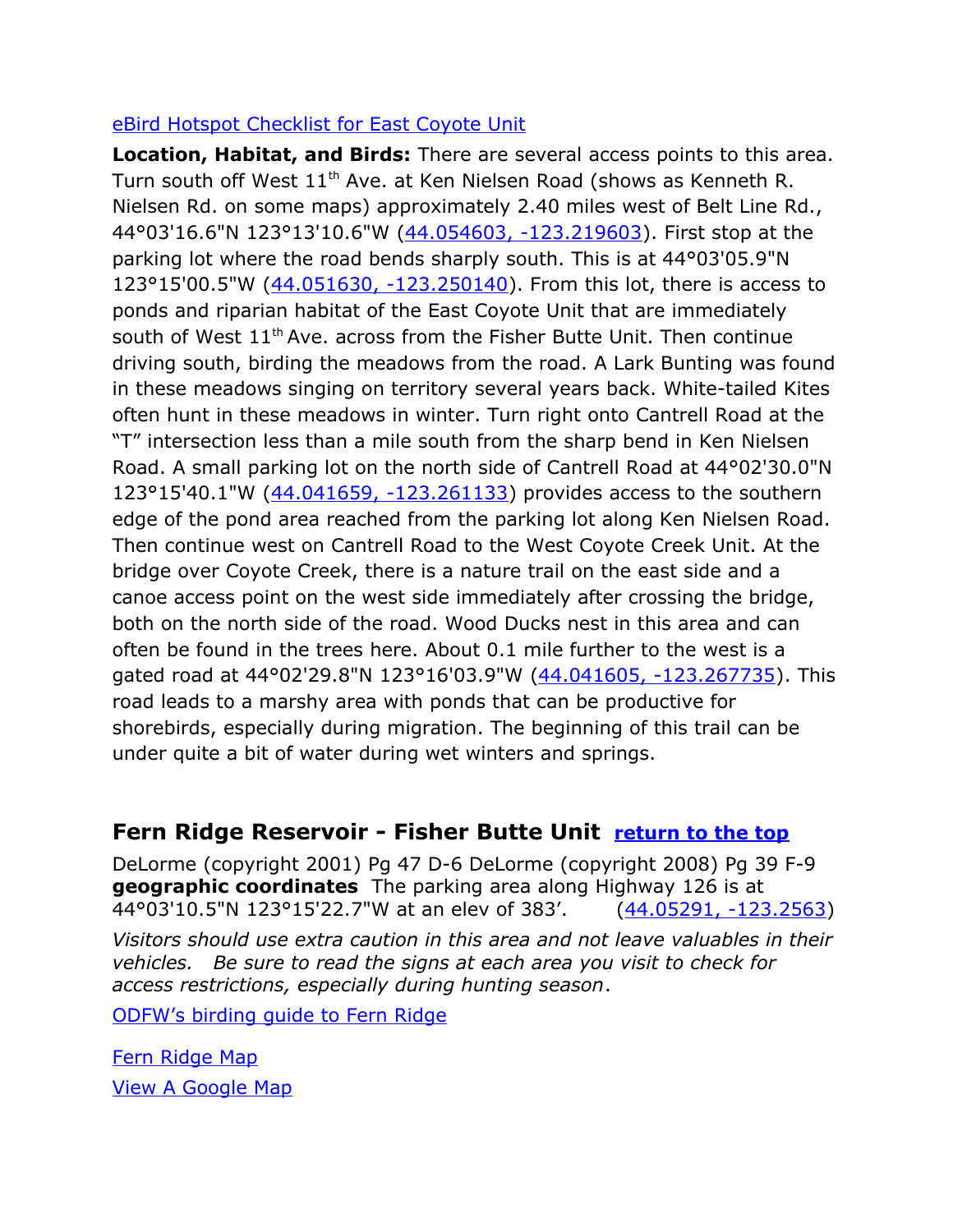#### [eBird Hotspot Checklist for Fisher Butte Unit \(south\)](http://ebird.org/ebird/hotspot/L716976)

**Location, Habitat, and Birds:** Go to the [Oregon Birding Trails w](http://www.oregonbirdingtrails.org/)ebsite. Choose the Willamette Valley Birding Trail. Click on the "trail guide" and choose the Fern Ridge Loop Guide. Section F-8. From Eugene go west on W.  $11<sup>th</sup>$  Avenue (Hwy 126)and turn north into a parking lot approximately 0.25 mile west of the Fisher Road intersection. In winter, species such as Swamp Sparrow and Clay-colored Sparrow have been found in the hedgerow along the road that extends north from the parking lot as well as along the base of Fisher Butte itself, approximately 0.25 mile north of the parking lot. Wilson's Snipe frequently uses this area, especially in the off limits wet meadow along the east side of the road on the walk north toward Fisher Butte. Walking along the dikes in this area can be productive for shorebirds and waterfowl when sufficient water is available. Yellow-headed Blackbird, Bluewinged Teal, Cinnamon Teal, and Purple Martin may be found here during breeding season. Continuing north along the dike trails will provide access to the Royal Avenue area.

#### <span id="page-10-0"></span>**Fern Ridge Reservoir - Royal Avenue Access [return to the top](#page-0-0)**

DeLorme (copyright 2001) Pg 47 D-7 DeLorme (copyright 2008) Pg 39 E-9 **geographic coordinates** The parking area at the gate on Royal Ave is at 44°04'14.4"N 123°15'27.3"W at an elev. of 381'. [\(44.070681, -123.257578\)](https://www.google.com/maps/place/44%C2%B004)

*Visitors should use extra caution in this area and not leave valuables in their vehicles. Be sure to read the signs at each area you visit to check for access restrictions, especially during hunting season*.

[ODFW's birding guide to Fern Ridge](http://www.dfw.state.or.us/resources/visitors/fern_ridge_wildlife_area/bird_watching.asp)

[Fern Ridge Map](https://drive.google.com/file/d/0B3QvY3NIsjaeelBfZFJmdlQ1X0E/view?usp=sharing)

[View A Google Map](http://maps.google.com/maps/ms?hl=en&ie=UTF8&msa=0&ll=44.11717,-123.180256&spn=0.386968,1.055374&z=11&msid=108036481085398338899.00046d5ecdfdd9906b83a)

[eBird Hotspot Checklist for Royal Avenue Access](http://ebird.org/ebird/hotspot/L487048)

**Location, Habitat, and Birds:** On Royal Avenue just west of the intersection with Fisher Butte Road, check the stand of oaks on the north side of the road for Acorn Woodpecker. Then continue to the parking lot at the gate. The Royal Avenue access point provides a hike to a viewing platform to the west, with views over the lake. This access point is currently open year-round. Black Terns have established a nesting colony in an area along the reservoir to the south and west of the viewing platform. Marsh Wren, Virginia Rail, American Bittern, and secretive Swamp Sparrows (in winter) inhabit the area along the trail. White-tailed Kites roost in this area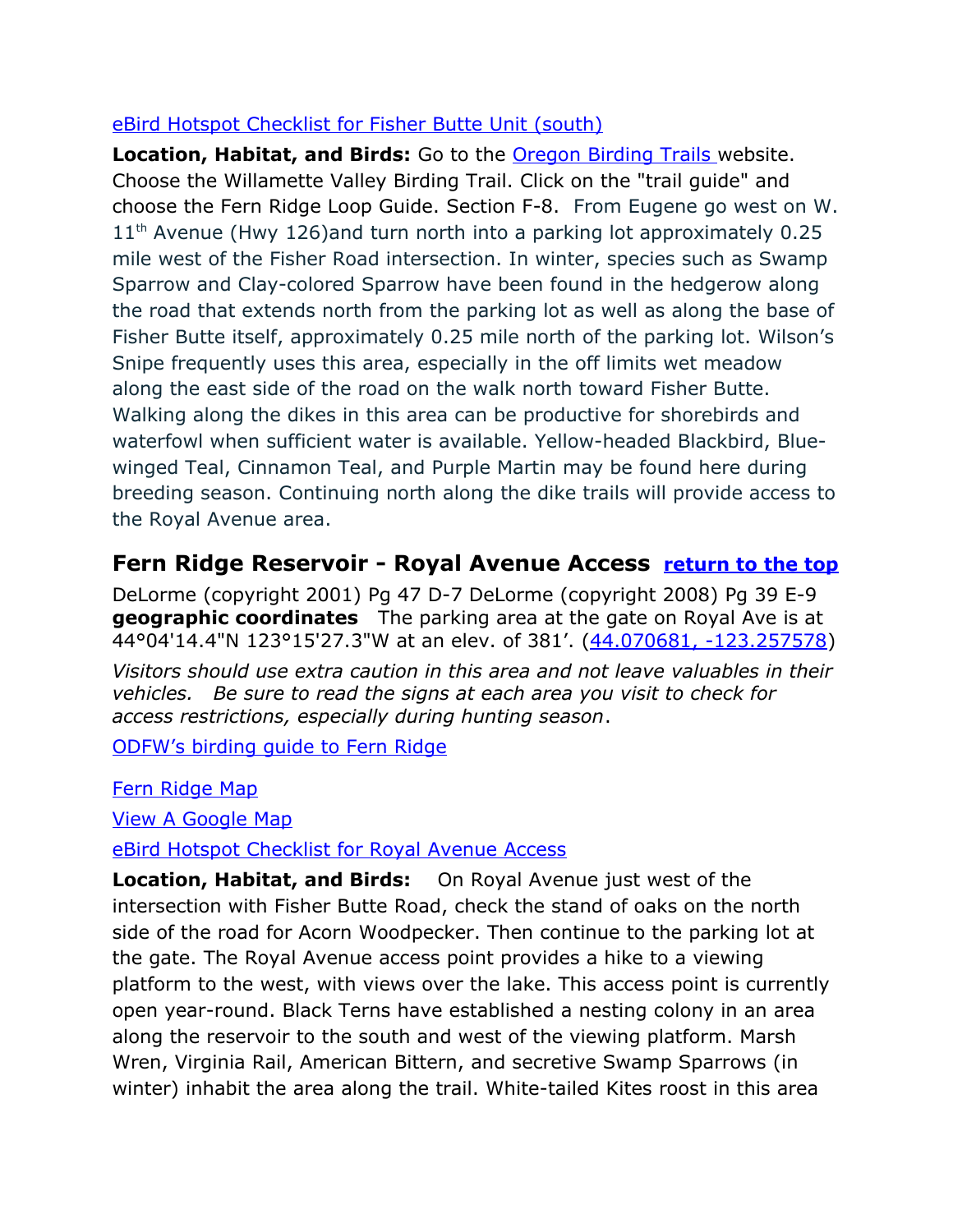during the winter months. When access is not restricted, hiking around on the dikes in the area provides opportunities to find many species of ducks and shorebirds. The area has yielded some rarities, including Wood Sandpiper in 2008. Loggerhead Shrike and Tufted Duck, rarities in the Willamette Valley, have been found here more than once.

A hiking trail entrance is found just east of the private home site that is adjacent to and east of the parking lot. This trail heads north from Royal Avenue toward another portion of the reservoir. In recent years Grasshopper Sparrow has been found in the grassy meadow north of the private home site during nesting season.

#### **Meadowlark Prairie - Green Hill Overlook [return to the top](#page-0-0)**

DeLorme (copyright 2001) Pg 47 D-7 DeLorme (copyright 2008) Pg 39 E-9 **geographic coordinates** The parking lot along Green Hill Road is at 44°03'50.8"N 123°12'28.2"W at an elev. of 384' [\(44.064119, -123.207836\)](https://www.google.com/maps/place/44%C2%B003)

[View A Google Map](http://maps.google.com/maps/ms?hl=en&ie=UTF8&msa=0&ll=44.11717,-123.180256&spn=0.386968,1.055374&z=11&msid=108036481085398338899.00046d5ecdfdd9906b83a)

[eBird Hotspot Checklist for Meadowlark Prairie](http://ebird.org/ebird/hotspot/L742903)

Location, Habitat, and Birds: Go to the **Oregon Birding Trails** website. Choose the Willamette Valley Birding Trail. Click on the "trail guide" and choose the Fern Ridge Loop Guide. Section F-5.

#### <span id="page-11-1"></span>**Meadowlark Prairie - Checkermallow Access [return to the top](#page-0-0)**

DeLorme (copyright 2001) Pg 47 D-7 DeLorme (copyright 2008) Pg 39 E-9 **geographic coordinates** The parking lot along Royal Ave is at 44°04'07.9"N 123°12'00.0"W at an elev. of 379". [\(44.068855, -123.200004\)](https://www.google.com/maps/place/44%C2%B004)

[View A Google Map](http://maps.google.com/maps/ms?hl=en&ie=UTF8&msa=0&ll=44.11717,-123.180256&spn=0.386968,1.055374&z=11&msid=108036481085398338899.00046d5ecdfdd9906b83a)

**Location, Habitat, and Birds:** Go to the [Oregon Birding Trails w](http://www.oregonbirdingtrails.org/)ebsite. Choose the Willamette Valley Birding Trail. Click on the "trail guide" and choose the Fern Ridge Loop Guide. Section F-6.

#### <span id="page-11-0"></span>**Stewart Pond [return to the top](#page-0-0)**

DeLorme (copyright 2001) Pg 47 D-7 DeLorme (copyright 2008) Pg 39 F-10 **geographic coordinates** The parking area is at 44°03'01.4"N 123°09'17.4"W at an elev. of 400'. [\(44.050379, -123.154844\)](https://www.google.com/maps/place/44%C2%B003)

[View A Google Map](http://maps.google.com/maps/ms?hl=en&ie=UTF8&msa=0&ll=44.11717,-123.180256&spn=0.386968,1.055374&z=11&msid=108036481085398338899.00046d5ecdfdd9906b83a)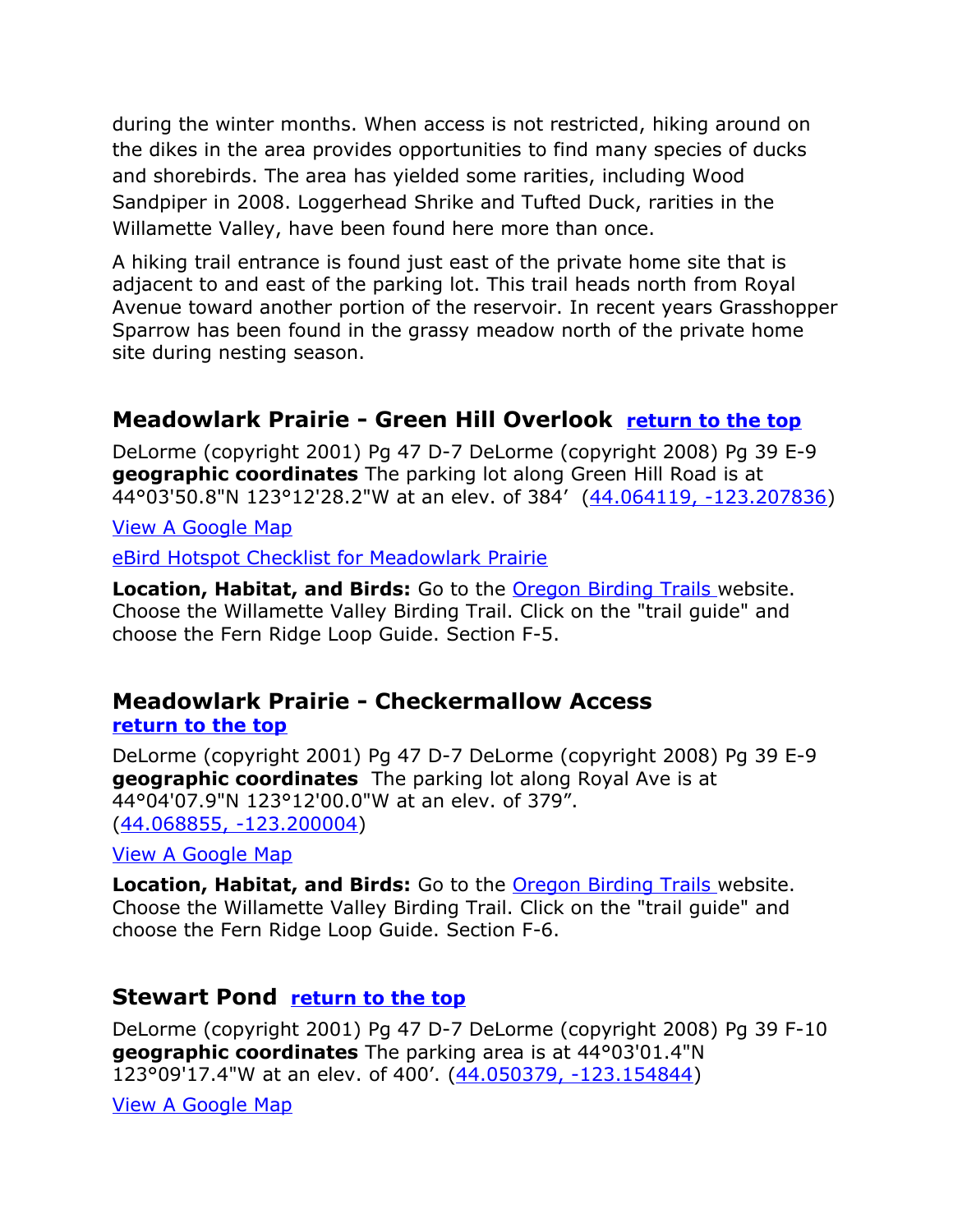**Location, Habitat, and Birds:** Go to the **Oregon Birding Trails** website. Choose the Willamette Valley Birding Trail. Click on the "trail guide" and choose the Fern Ridge Loop Guide. Section F-4.

#### <span id="page-12-2"></span>**Delta Ponds [return to the top](#page-0-0)**

DeLorme (copyright 2001) Pg 47 D-7 DeLorme (copyright 2008) Pg 39 E-10 **geographic coordinates** The parking lot along Goodpasture Island Rd. is at 44°04'56.3"N 123°06'41.0"W at an elev. of 402'. [\(44.082312, -123.111404\)](https://www.google.com/maps/place/44%C2%B004)

[View A Google Map](http://maps.google.com/maps/ms?hl=en&ie=UTF8&msa=0&ll=44.11717,-123.180256&spn=0.386968,1.055374&z=11&msid=108036481085398338899.00046d5ecdfdd9906b83a)

[eBird Hotspot Checklist for Delta Ponds](http://ebird.org/ebird/hotspot/L505753)

**Location, Habitat, and Birds:** Go to the **Oregon Birding Trails** website. Choose the Willamette Valley Birding Trail. Click on the "trail guide" and choose the Fern Ridge Loop Guide. Section F-2.

#### <span id="page-12-1"></span>**Skinner Butte [return to the top](#page-0-0)**

DeLorme (copyright 2001) Pg 47 D-7 DeLorme (copyright 2008) Pg 39 E-10 **geographic coordinates** The parking lot at the top of the butte is at 44°03'28.8"N 123°05'33.2"W [\(44.058010, -123.092568\)](https://www.google.com/maps/place/44%C2%B003) at an elev. of 636'. The parking lot at the base of the butte between the butte and the river is at 44°03'39.6"N 123°05'45.2"W at an elev. of 431'. [\(44.061003,](https://www.google.com/maps/place/44%C2%B003)  [-123.095887\)](https://www.google.com/maps/place/44%C2%B003)

[View A Google Map](http://maps.google.com/maps/ms?hl=en&ie=UTF8&msa=0&ll=44.11717,-123.180256&spn=0.386968,1.055374&z=11&msid=108036481085398338899.00046d5ecdfdd9906b83a)

[Skinner Butte website](http://eugeneareaparks.com/park.php?id=60)

**Location, Habitat, and Birds:** Go to the **Oregon Birding Trails** website. Choose the Willamette Valley Birding Trail. Click on the "trail guide" and choose the Fern Ridge Loop Guide. Section F-1.

#### <span id="page-12-0"></span>**Spencer Butte [return to the top](#page-0-0)**

DeLorme (copyright 2001) Pg 41 A-8 DeLorme (copyright 2008) Pg 40 F-1 **geographic coordinates** The park parking lot just off Willamette St is at 43°59'45.0"N 123°05'59.4"W [\(43.995828, -123.099823\)](https://www.google.com/maps/place/43%C2%B059) at an elev. of 1297'. The top of the butte is at 43°58'59.3"N 123°05'44.7"W [\(43.983145,](https://www.google.com/maps/place/43%C2%B058)  [-123.095740\)](https://www.google.com/maps/place/43%C2%B058) at an elev. of 2021'. Willamette St parking for the Ridgeline Trail with trail access to the top of the butte is at 43°59'44.7"N 123°05'59.5"W [\(43.995756, -123.099846\)](https://www.google.com/maps/place/43%C2%B059) at an elev. of 963'. Fox Hollow Road parking for the Ridgeline Trail with trail access to the top of the butte is at 43°59'14.9"N 123°04'42.5"W [\(43.987469, -123.078467\)](https://www.google.com/maps/place/43%C2%B059) at an elev. of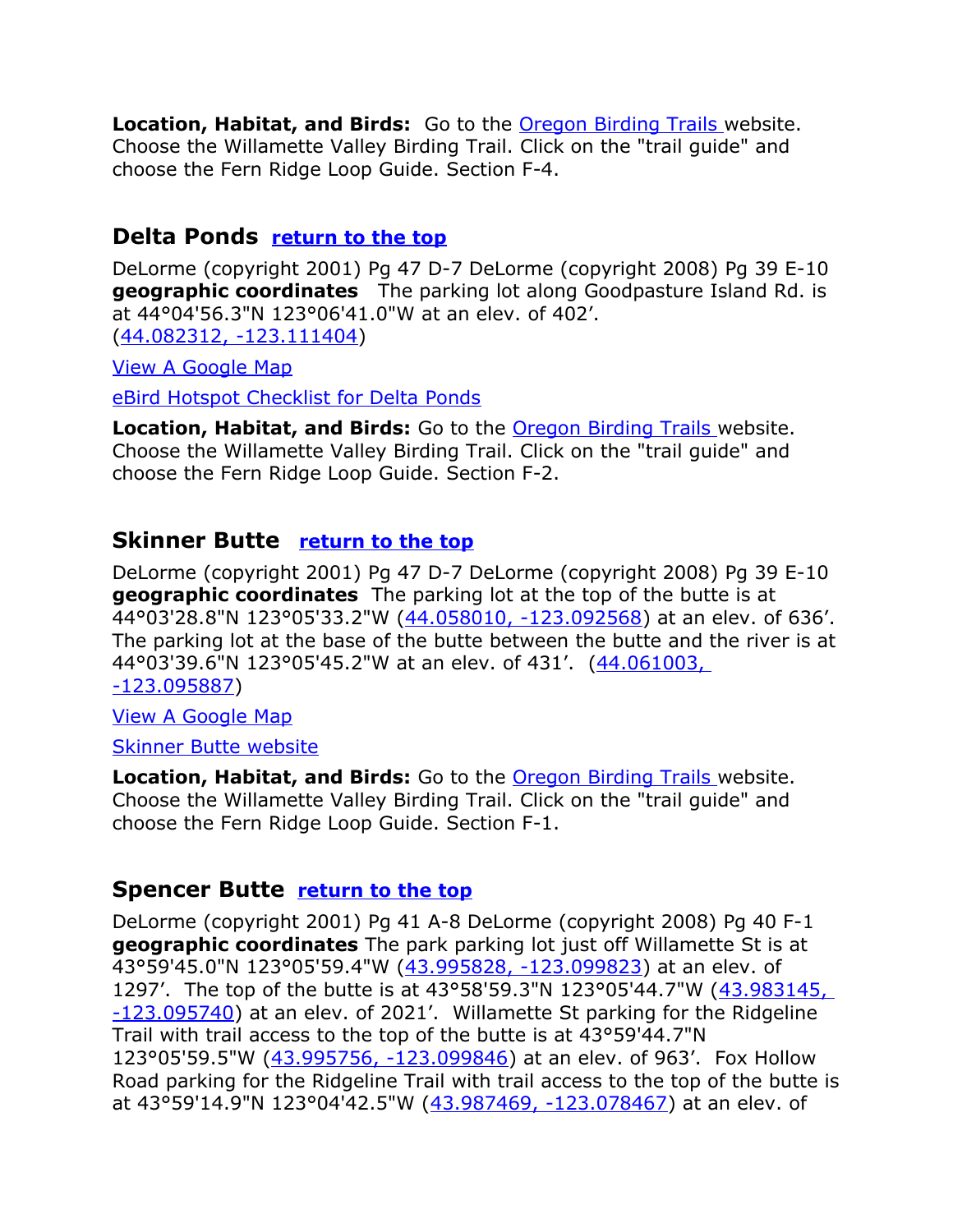<span id="page-13-1"></span>982'. This is the parking area for the **[Ridgeline Trail and Cascades](#page-13-1)  [Raptor Center](#page-13-1)** site.

[View A Google Map](http://maps.google.com/maps/ms?hl=en&ie=UTF8&msa=0&msid=108036481085398338899.000475aaaf28255b89cbd&ll=43.988368,-123.09391&spn=0.212185,0.527&z=12)

[eBird Hotspot Checklist for Spencer Butte](http://ebird.org/ebird/hotspot/L156861)

[Spencer Butte website](http://eugeneareaparks.com/park.php?id=13)

**Location:** - From I-5, take exit 194 to I-105 westbound. Proceed on I-105 to its end on Jefferson St. Proceed southward on Jefferson to 13th Ave. Take a left on 13th Ave. and go about 6 blocks. Turn right on Willamette Street. Proceed approximately 5 miles to the Spencer Butte parking area on left.

**Habitat and Birds:** The area is a mixed forest with a grassy bald at the top of the butte. Owling is usually productive on this butte. Western-Screech, N. Saw-whet, Barred, Great Horned, and Pygmy can all be found on Spencer Butte. Vaux's Swift can be here and Pileated Woodpecker is relatively common. Mountain species like Cassin's Vireo, Red-breasted Nuthatch, Brown Creeper, Hermit Warbler, and Red Crossbill have all been found here in the proper season. It's a good place to find thrush variety with Hermit, Swainson's, and Varied thrushes as well as American Robins. Townsend's Solitaire is possible but not to be expected

#### <span id="page-13-0"></span>**Lane Community College Ponds [return to the top](#page-0-0)**

DeLorme (copyright 2001) Pg 47 D-8 DeLorme (copyright 2008) Pg 40 F-1 **geographic coordinates** 44°00'50.6"N 123°02'25.6"W at an elev. of 507'. [\(44.014066, -123.040449\)](https://www.google.com/maps/place/44%C2%B000)

[View A Google Map](http://maps.google.com/maps/ms?hl=en&ie=UTF8&msa=0&ll=44.024422,-123.00293&spn=0.098005,0.264187&z=13&msid=108036481085398338899.00047221f9aac3102ba3b)

[eBird Hotspot Checklist for Lane Community College Ponds](http://ebird.org/ebird/hotspot/L742986)

Location If you're coming from the South via I-5, take exit  $188$  (30<sup>th</sup>) Ave/LCC). At the stop sign turn left on to  $E$  30<sup>th</sup> Ave and go over I-5 to next intersection with a light, just on the west side of I-5, and continue straight through the intersection on  $E$  30<sup>th</sup> Ave.

If you're coming from the North via I-5, take exit  $189$  (30<sup>th</sup> Ave/LCC). At the light turn right and continue south along the I-5 frontage road to the next light. Turn right on to  $E$  30<sup>th</sup> Ave.

Once on E 30<sup>th</sup> Ave, go straight through the next intersection with the light and take the next LCC exit, loop around under  $E$  30<sup>th</sup> Ave and continue toward LCC. On the right just as the roadway becomes divided is a wide spot on the right that you can park in and walk across the street to the three ponds being careful of fast moving traffic.

**Habitat and Birds:** Like most treatment facilities, this one can produce a good variety of common waterfowl and the always welcome stranger. Ruddy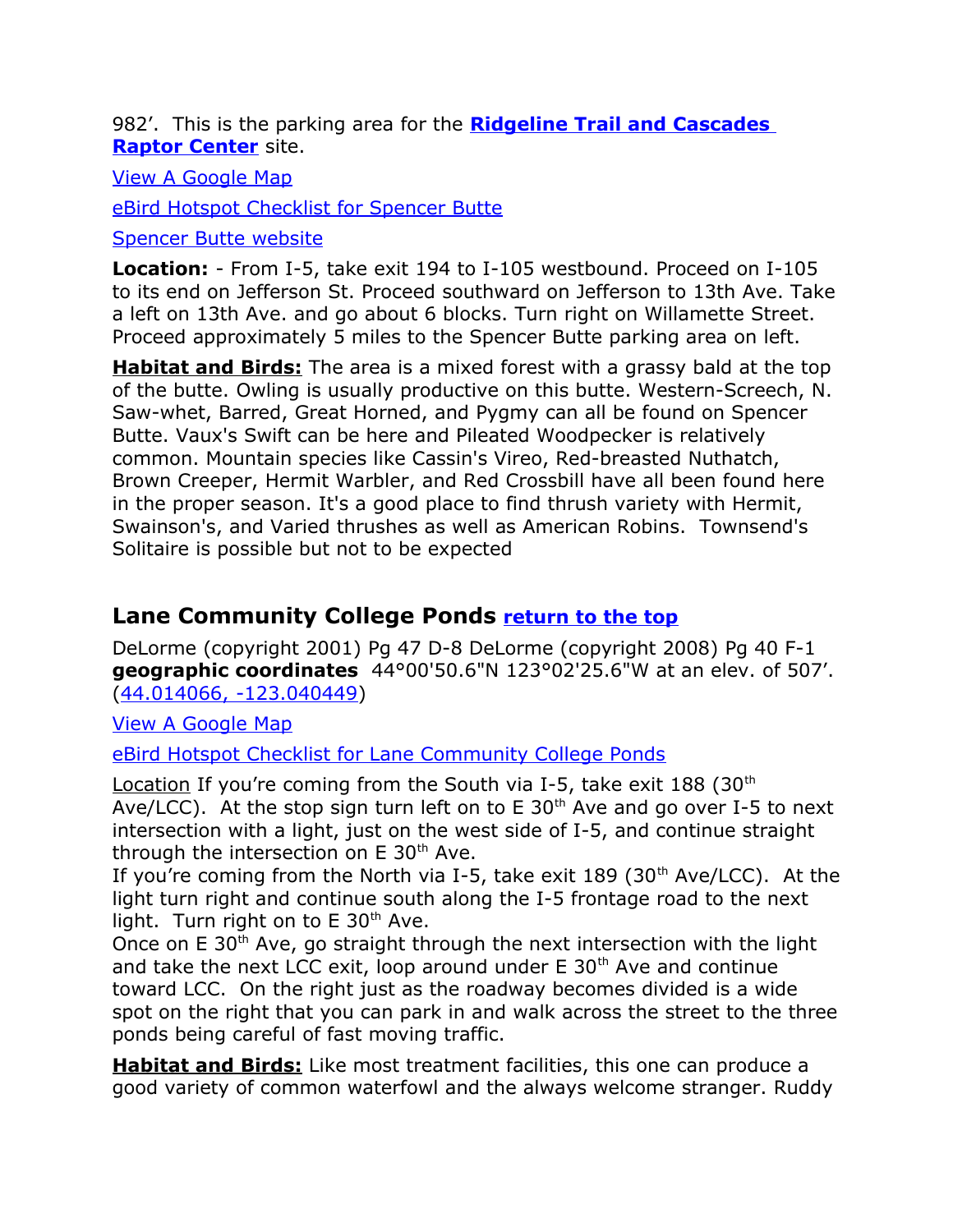Ducks are often seen here. Ducks, gulls, and shorebirds are the major draws here.

#### <span id="page-14-1"></span>**Mount Pisgah Arboretum and Buford Park [return to the top](#page-0-0)**

DeLorme (copyright 2001) Pg 48 D-1 DeLorme (copyright 2008) Pg 40 F-2 **geographic coordinates** The parking area is at 44°00'28.0"N 122°58'53.0"W at an elev. of 511'. [\(44.007773, -122.981392\)](https://www.google.com/maps/place/44%C2%B000)

[View A Google Map](http://maps.google.com/maps/ms?ie=UTF8&hl=en&msa=0&msid=108036481085398338899.00046d60d3826365e3449&ll=44.056012,-122.932892&spn=0.194178,0.527687&z=12)

[eBird Hotspot Checklist for Mount Pisgah Arboretum](http://ebird.org/ebird/hotspot/L629358)

[eBird Hotspot Checklist for Buford Park](http://ebird.org/ebird/hotspot/L156865)

[Park website](http://www.bufordpark.org/pisgah)

[Mount Pisgah Arboretum website](http://mountpisgaharboretum.org/)

**Location, Habitat, and Birds: G**o to the [Oregon Birding Trails w](http://www.oregonbirdingtrails.org/)ebsite. Choose the Willamette Valley Birding Trail. Click on the "trail guide" and choose the McKenzie Guide. Section M-4. This is a mixed second growth forest and forest species such as grouse, Wild Turkey, 6 species of woodpecker, 5 flycatchers, Chestnut-backed Chickadee, 6 species of warbler, and forest finches might be seen. A parking pass is required for parking along the road or in the parking lot.

#### <span id="page-14-0"></span>**Clearwater Park [return to the top](#page-0-0)**

DeLorme (copyright 2001) Pg 48 D-1 DeLorme (copyright 2008) Pg 40 F-2 **geographic coordinates** 44 01' 27" N 122 57' 22" W [\(44.024876, -122.955564\)](https://www.google.com/maps/place/44%C2%B001)

[View A Google Map](http://maps.google.com/maps/ms?ie=UTF8&hl=en&msa=0&msid=108036481085398338899.00046d60d3826365e3449&ll=44.056012,-122.932892&spn=0.194178,0.527687&z=12)

eBird Hotspot Checklist for Clearwater Park

#### **[Clearwater Park Website](https://www.eugenecascadescoast.org/listing/clearwater-park/6197/)**

**Location, Habitat, and Birds:** Go to the [Oregon Birding Trails w](http://www.oregonbirdingtrails.org/)ebsite. Choose the Willamette Valley Birding Trail. Click on the "trail guide" and choose the McKenzie Guide. Section M-5.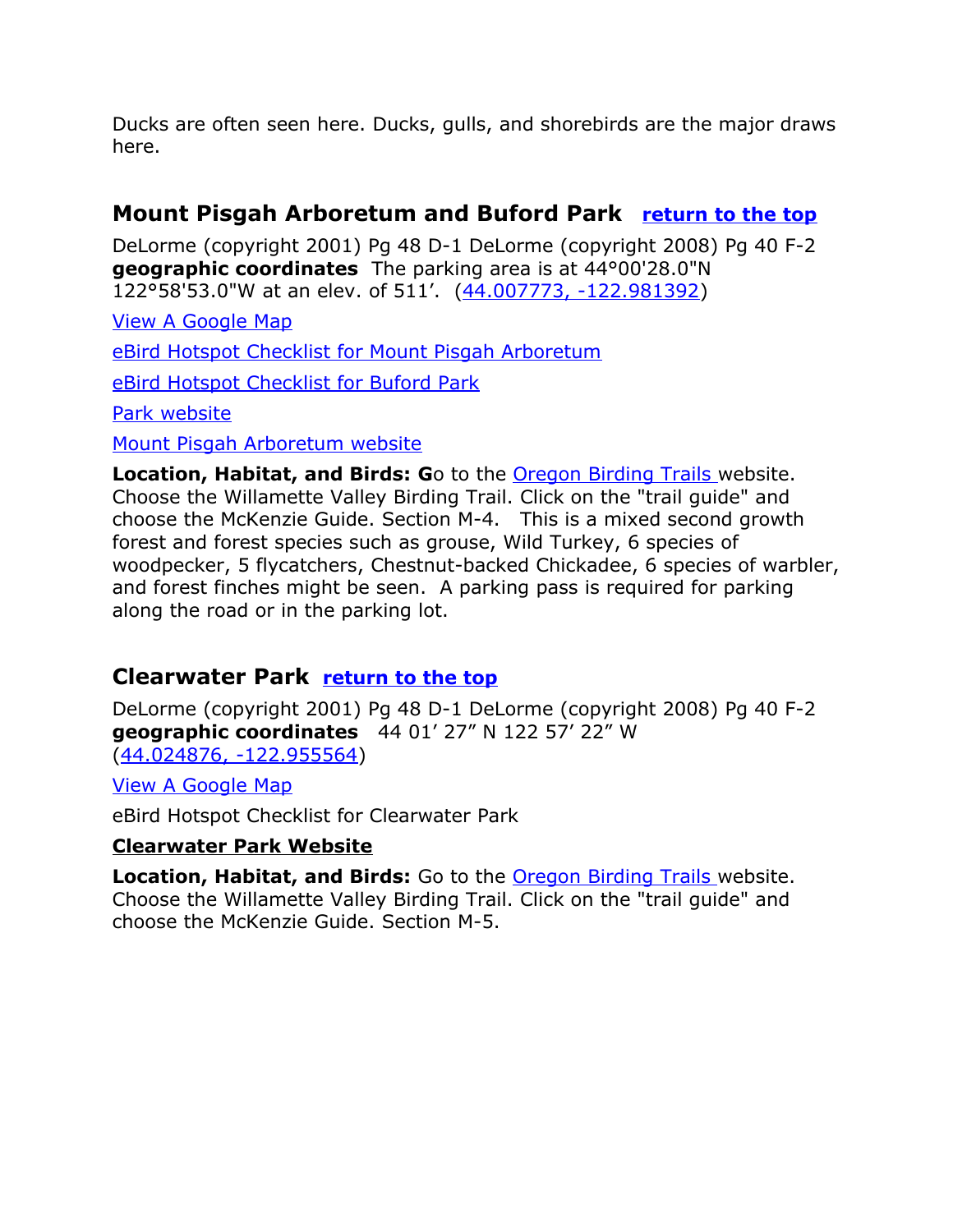## <span id="page-15-2"></span>**HIGHWAY 58 AREA**

#### <span id="page-15-1"></span>**Elijah Bristow State Park [return to the top](#page-0-0)**

eLorme (copyright 2001) Pg 42 A-2 DeLorme (copyright 2008) Pg 47 A-8 **geographic coordinates** The entrance off Wheeler Road is at 43°56'15.6"N 122°50'44.3"W at an elev. of 620'. [\(43.937669, -122.845649\)](https://www.google.com/maps/place/43%C2%B056)

[View A Google Map](http://maps.google.com/maps/ms?ie=UTF8&hl=en&msa=0&ll=43.866218,-122.450867&spn=0.779192,2.110748&z=10&msid=108036481085398338899.00046d6d7c5fa3734e7d3) [eBird Hotspot Checklist for Elijah Bristow SP](http://ebird.org/ebird/hotspot/L755754)

[Elijah Bristow StatePark website](http://oregonstateparks.org/index.cfm?do=parkPage.dsp_parkPage&parkId=60)

**Location, Habitat, and Birds:** Go to the [Oregon Birding Trails w](http://www.oregonbirdingtrails.org/)ebsite. Choose the Willamette Valley Birding Trail. Click on the "trail guide" and choose the McKenzie Guide. Section M-13.

#### <span id="page-15-0"></span>**Dexter Reservoir [return to the top](#page-0-0)**

DeLorme (copyright 2001) Pg 42 A-2 DeLorme (copyright 2008) Pg 47 A-8 **geographic coordinates** The parking lot at the park is at 43°54'59.0"N 122°48'45.0"W [\(43.916381, -122.812511\)](https://www.google.com/maps/place/43%C2%B054) at an elev. of 703'. The parking lot at the covered bridge is at 43°54'36.0"N 122°46'46.4"W [\(43.910012,](https://www.google.com/maps/place/43%C2%B054)  [-122.779544\)](https://www.google.com/maps/place/43%C2%B054)

[View A Google Map](http://maps.google.com/maps/ms?ie=UTF8&hl=en&msa=0&ll=43.866218,-122.450867&spn=0.779192,2.110748&z=10&msid=108036481085398338899.00046d6d7c5fa3734e7d3)

[eBird Hotspot Checklist for Dexter Reservoir](http://ebird.org/ebird/hotspot/L742873)

[Dexter Reservoir website](http://eugeneareaparks.com/park.php?id=51)

**Location, Habitat, and Birds:** Go to the [Oregon Birding Trails w](http://www.oregonbirdingtrails.org/)ebsite. Choose the Willamette Valley Birding Trail. Click on the "trail guide" and choose the McKenzie Guide. Section M-11. A recent winter bird list included American Wigeon, Pintail, Canvasback, Redhead (female, a tough bird to find here in winter), Ring-necked Duck, Greater Scaup, Lesser Scaup, Bufflehead, Common Goldeneye, Ruddy Duck, Common Loon, Pied-billed Grebe, Horned Grebe, Western Grebe, Double-crested Cormorant, American Coot, Killdeer, Ring-billed Gull, California Gull, Glaucous-winged Gull, and some hybrid gulls.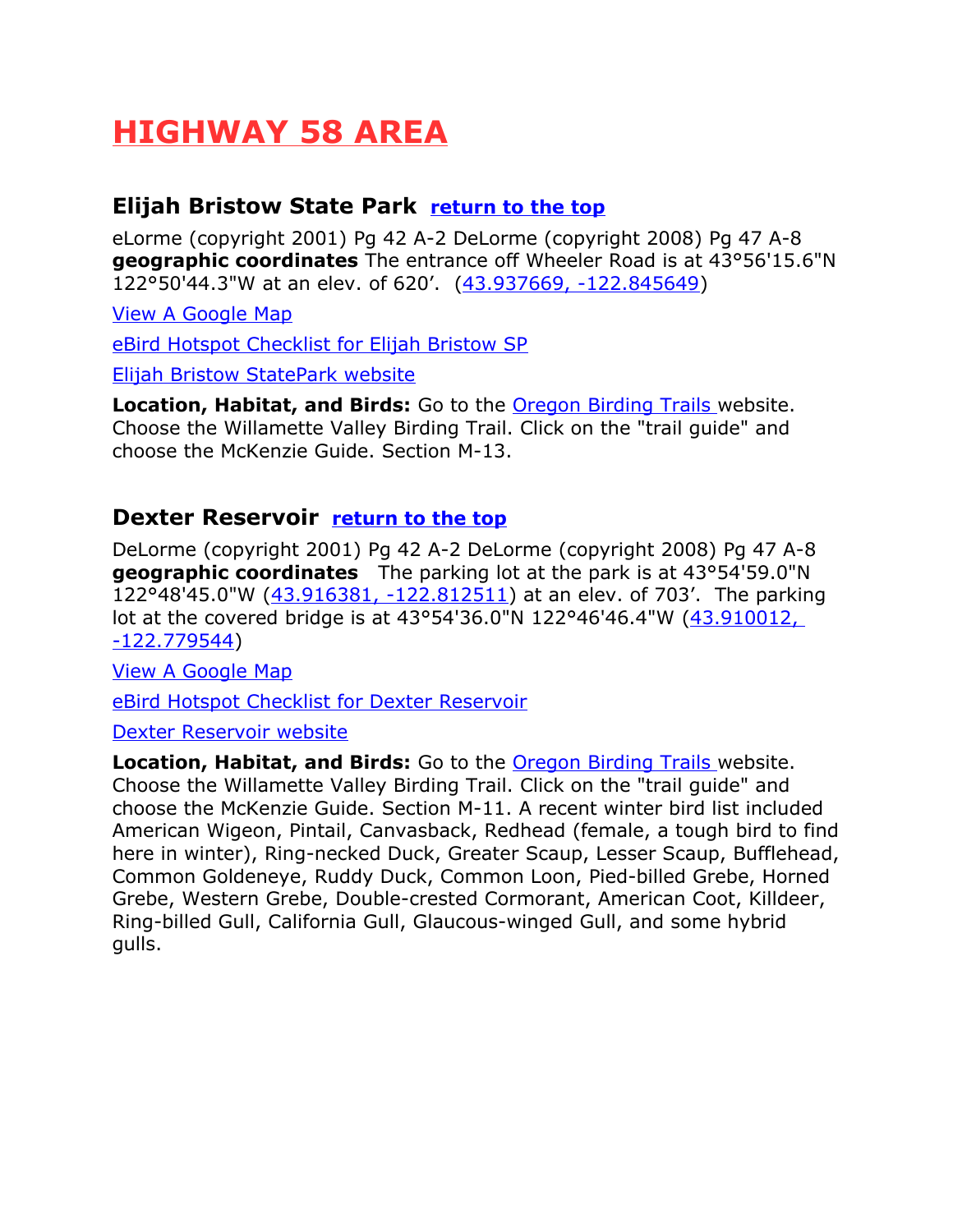#### <span id="page-16-2"></span>**Oakridge/Westfir Trails [return to the top](#page-0-0)**

DeLorme (copyright 2001) Pg 42 B-4 DeLorme (copyright 2008) Pg 48 C-2 [View A Google Map](https://www.google.com/maps/d/viewer?mid=1tFmhdzeLt_y1_R1q8hWKwqOmzzU)

**Location, Habitat, and Birds:** This is an extensive set of trails that are in and between both communities. It is an ongoing project. You can see the trail plan at [Oakridge-Westfir Community Trails Plan.](http://www.ci.oakridge.or.us/sites/default/files/fileattachments/General/page/679/oakridge-westfir_trails_plan.pdf) Go to the [Oregon](http://www.oregonbirdingtrails.org/)  [Birding Trails w](http://www.oregonbirdingtrails.org/)ebsite. Choose the Willamette Valley Birding Trail. Click on the "trail guide" and choose the McKenzie Guide. Section M-10.

#### <span id="page-16-1"></span>**Aufderheide Forest Drive (Forest Road 19) [return to the top](#page-0-0)**

DeLorme (copyright 2001) Pg 49 D-6 DeLorme (copyright 2008) Pg 41 D-9 **geographic coordinates** The covered bridge at Westfir is at 43°45'30.6"N 122°29'44.8"W [\(43.758507, -122.495776\)](https://www.google.com/maps/place/43%C2%B045) at an elev. of 1071, the south end of the drive. The turn off Highway 126 is at 44°09'56.5"N 122°15'38.5"W [\(44.165684, -122.260702\)](https://www.google.com/maps/place/44%C2%B009) at an elev. of 1189, the north end of the drive.

Driving from north to south, take Road 19 (intermittently called Cougar Dam Road or Aufderheide Road) south toward Cougar Reservoir. In less than 0.4 miles, the road will branch. Make sure you stay to the right. Going left will take you to a dead end below the dam. Continue south past Cougar Reservoir and stay on FR 19 until you get to Westfir and Hwy 58. The total distance is about 63 miles. Take plenty of supplies since there will be little in the way of services (just a couple of trailheads).

View A Google Map [maps.google.com/maps/ms](http://maps.google.com/maps/ms?ie=UTF8&hl=en&msa=0&ll=43.991827,-122.060852&spn=0.777548,2.110748&z=10&msid=108036481085398338899.00046d6d32c6e0ec7bf00)

**Location, Habitat, and Birds:** Go to the [Oregon Birding Trails w](http://www.oregonbirdingtrails.org/)ebsite. Choose the Willamette Valley Birding Trail. Click on the "trail guide" and choose the McKenzie Guide. Section M-9.

#### <span id="page-16-0"></span>**Oakridge [return to the top](#page-0-0)**

DeLorme (copyright 2001) Pg 43 C-5 DeLorme (copyright 2008) Pg 48 C-2 **geographic coordinates** The intersection with a light in the middle of town is at 43°44'40.0"N 122°28'01.0"W at an elev. of 1179'. [\(43.744452, -122.466944\)](https://www.google.com/maps/place/43%C2%B044)

[View A Google Map](http://maps.google.com/maps/ms?hl=en&ie=UTF8&msa=0&msid=108036481085398338899.00046ca232f9b8f9c1cd7&ll=43.68575,-122.198181&spn=0.308848,0.865173&z=11) [eBird Hotspot Checklist for Oakridge](http://ebird.org/ebird/hotspot/L627304) [City Information](http://www.citytowninfo.com/places/oregon/oakridge)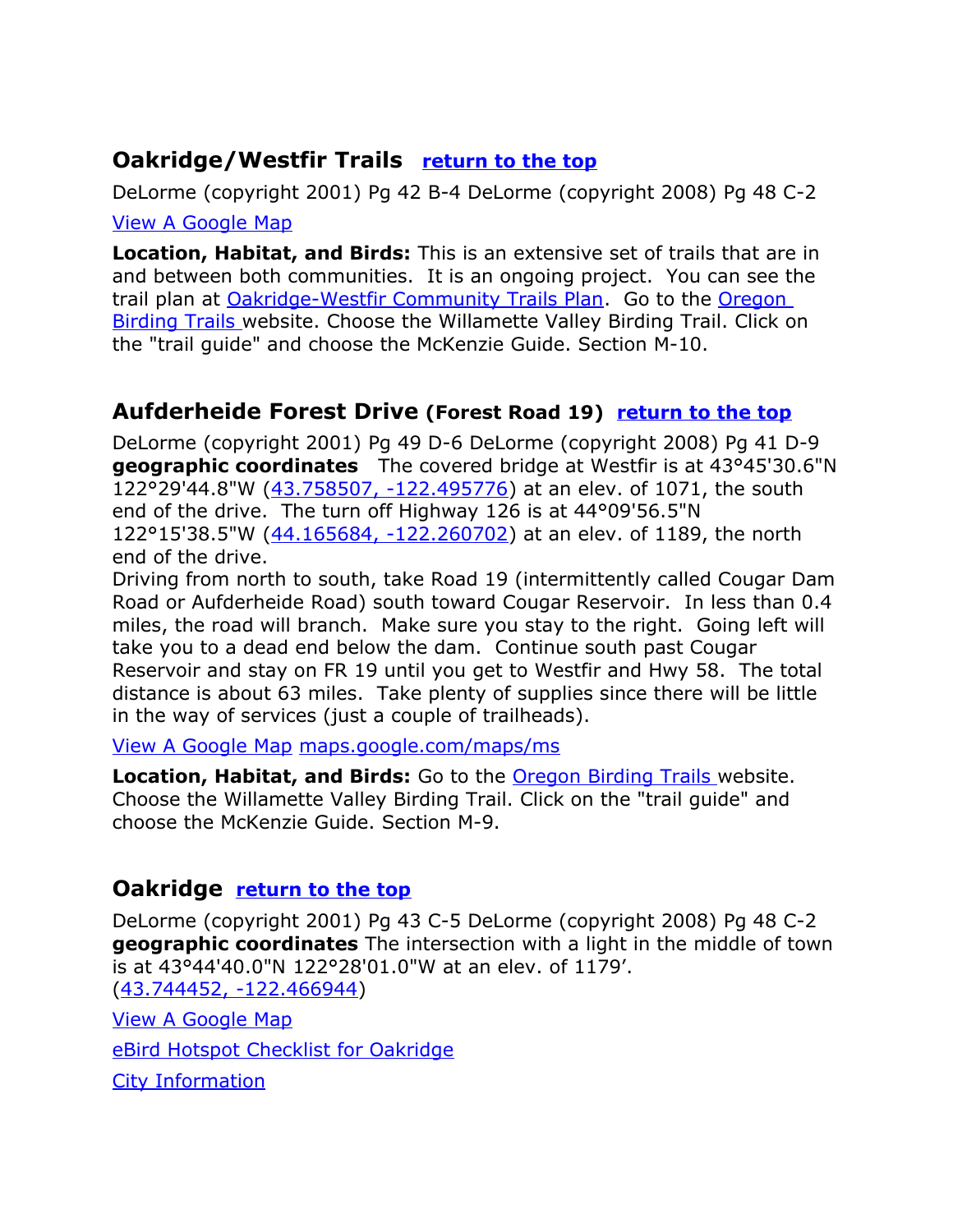**Location, Habitat, and Birds:** Go to the [Oregon Birding Trails w](http://www.oregonbirdingtrails.org/)ebsite. Choose the Cascades Birding Trail. Click on the "trail guide" and choose the Three Sisters Loop Guide. Section 93. A Mourning Warbler was found west of here in July 1984.

#### <span id="page-17-1"></span>**Hills Creek Wetland [return to the top](#page-0-0)**

DeLorme (copyright 2001) Pg 43 C-5 DeLorme (copyright 2008) Pg 48 C-2 **geographic coordinates** 43°43'22.1"N 122°26'04.2"W [\(43.722793, -122.434510\)](https://www.google.com/maps/place/43%C2%B043) at an elev. of 1313'.

[View A Google Map](http://maps.google.com/maps/ms?hl=en&ie=UTF8&msa=0&msid=108036481085398338899.00046ca232f9b8f9c1cd7&ll=43.68575,-122.198181&spn=0.308848,0.865173&z=11)

[eBird Hotspot Checklist for Hills Creek Wetland](http://ebird.org/ebird/hotspot/L742900)

**Location, Habitat, and Birds:** Go to the [Oregon Birding Trails w](http://www.oregonbirdingtrails.org/)ebsite. Choose the Cascades Birding Trail. Click on the "trail guide" and choose the Three Sisters Loop Guide. Section 94.

#### <span id="page-17-0"></span>**Salt Creek Falls [return to the top](#page-0-0)**

DeLorme (copyright 2001) Pg 43 D-7 DeLorme (copyright 2008) Pg 48 E-5 **geographic coordinates** The parking lot is at 43°36'43.0"N 122°07'40.0"W at an elev. of 4092'. [\(43.611942, -122.127780\)](https://www.google.com/maps/place/43%C2%B036)

[View A Google Map](http://maps.google.com/maps/ms?hl=en&ie=UTF8&msa=0&msid=108036481085398338899.00046ca232f9b8f9c1cd7&ll=43.68575,-122.198181&spn=0.308848,0.865173&z=11)

[eBird Hotspot Checklist for Salt Creek Falls](http://ebird.org/ebird/hotspot/L742929)

#### [Salt Creek Falls](http://www.waterfallsnorthwest.com/nws/falls.php?num=4153)

**Location, Habitat, and Birds:** Go to the [Oregon Birding Trails w](http://www.oregonbirdingtrails.org/)ebsite. Choose the Cascades Birding Trail. Click on the "trail guide" and choose the Three Sisters Loop Guide. Section 95. This is a reliable location to find Black Swift during the nesting season. They nest behind the falls and can be seen flying high over the bowl below the falls, and sometimes high in the sky to the south and west of the viewpoint. This has also been a reliable area during the nesting season for Townsend's Warbler, Hermit Warbler, and Northern Waterthrush. Northern Waterthrush has been found in the marshy area just east of the falls along Highway 58. This location may also be approached from the gravel road that climbs above the Salt Creek Falls parking lot, but you will need to bushwhack your way down to the marshy area. Northern Waterthrush have also nested alongside the creek itself approximately 0.25-mile upstream from the falls and can often be heard singing on territory in the spring. American Dipper can be found here, especially at the car bridge within the park above the falls.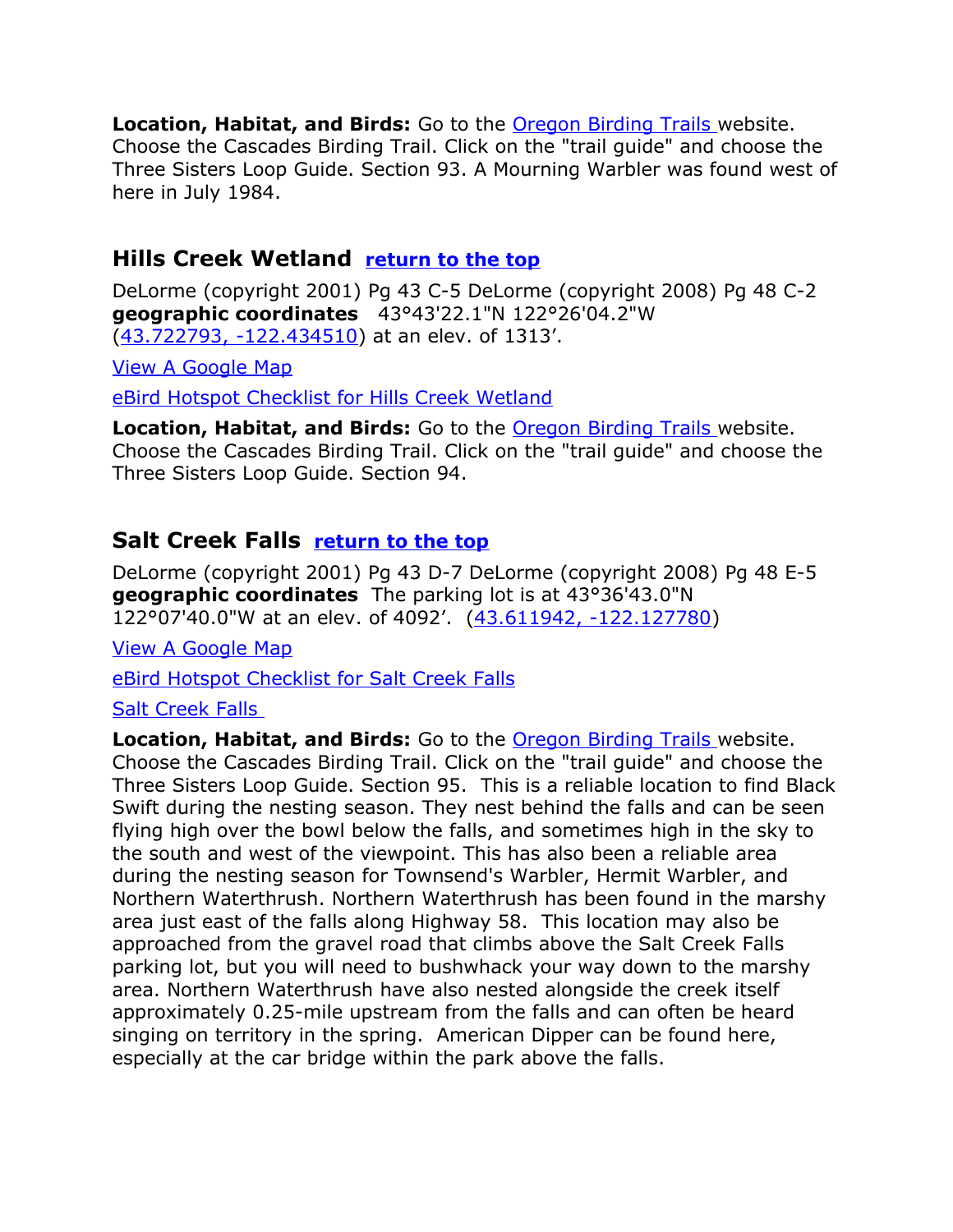#### <span id="page-18-1"></span>**Gold Lake [return to the top](#page-0-0)**

DeLorme (copyright 2001) Pg 43 C-8 DeLorme (copyright 2008) Pg 49 D-6 **geographic coordinates** parking area next to the bridge is at 43°37'47.0"N 122°02'59.0"W at an elev. of 4830'. [\(43.629716, -122.049714\)](https://www.google.com/maps/place/43%C2%B037)

[View A Google Map](http://maps.google.com/maps/ms?hl=en&ie=UTF8&msa=0&msid=108036481085398338899.00046ca232f9b8f9c1cd7&ll=43.68575,-122.198181&spn=0.308848,0.865173&z=11)

[eBird Hotspot Checklist for Gold Lake](http://ebird.org/ebird/hotspot/L742950)

**Location, Habitat, and Birds:** Go to the [Oregon Birding Trails w](http://www.oregonbirdingtrails.org/)ebsite. Choose the Cascades Birding Trail. Click on the "trail guide" and choose the Three Sisters Loop Guide. Section 96. The road into Gold Lake (about a half mile west of Willamette Pass) is often blocked by snow until late spring or even early summer, so check on road conditions before going there. Threetoed and Black-backed Woodpeckers are a specialty here. Nests have been found, at times, in the campground proper. Clark's Nutcrackers are also here. In fall, White-winged Crossbill is a remote possibility. For woodpeckers, look especially in areas close to the campground, including the trail across the bridge from the main camping area that heads toward Bobby Lake. The trail behind the bulletin board at the day use parking lot goes to Marilyn Lakes, which has been productive for woodpeckers and other high elevation specialties. Bring mosquito repellant.

#### <span id="page-18-0"></span>**Waldo Lake [return to the top](#page-0-0)**

DeLorme (copyright 2001) Pg 43 C-8 DeLorme (copyright 2008) Pg 49 C-6 **geographic coordinates** The boat ramp at Shadow Bay is at 43°41'30.9"N 122°02'37.7"W [\(43.691907, -122.043812\)](https://www.google.com/maps/place/43%C2%B041) at an elev. of 5440' – this is the south end of the lake. The boat ramp at North Waldo is at 43°45'37.1"N 122°00'22.1"W [\(43.760301, -122.006143\)](https://www.google.com/maps/place/43%C2%B045) – this is the north end of the lake.

[View A Google Map](http://maps.google.com/maps/ms?hl=en&ie=UTF8&msa=0&msid=108036481085398338899.00046ca232f9b8f9c1cd7&ll=43.68575,-122.198181&spn=0.308848,0.865173&z=11)

#### [Waldo Lake website](http://www.oregonwild.org/waters/waldo-lake)

**Location, Habitat, and Birds:** Go to the [Oregon Birding Trails w](http://www.oregonbirdingtrails.org/)ebsite. Choose the Cascades Birding Trail. Click on the "trail guide" and choose the Three Sisters Loop Guide. Section 97. This spot is productive for high elevation species, and is subject to snowy conditions sometimes late into the spring. Taylor Burn Road and the trail along the north end of Waldo Lake (both accessible from the North Waldo parking area) are both good places to take birding hikes. A drive on the paved road into the area near dusk may result in a sighting of Sooty Grouse along the roadside.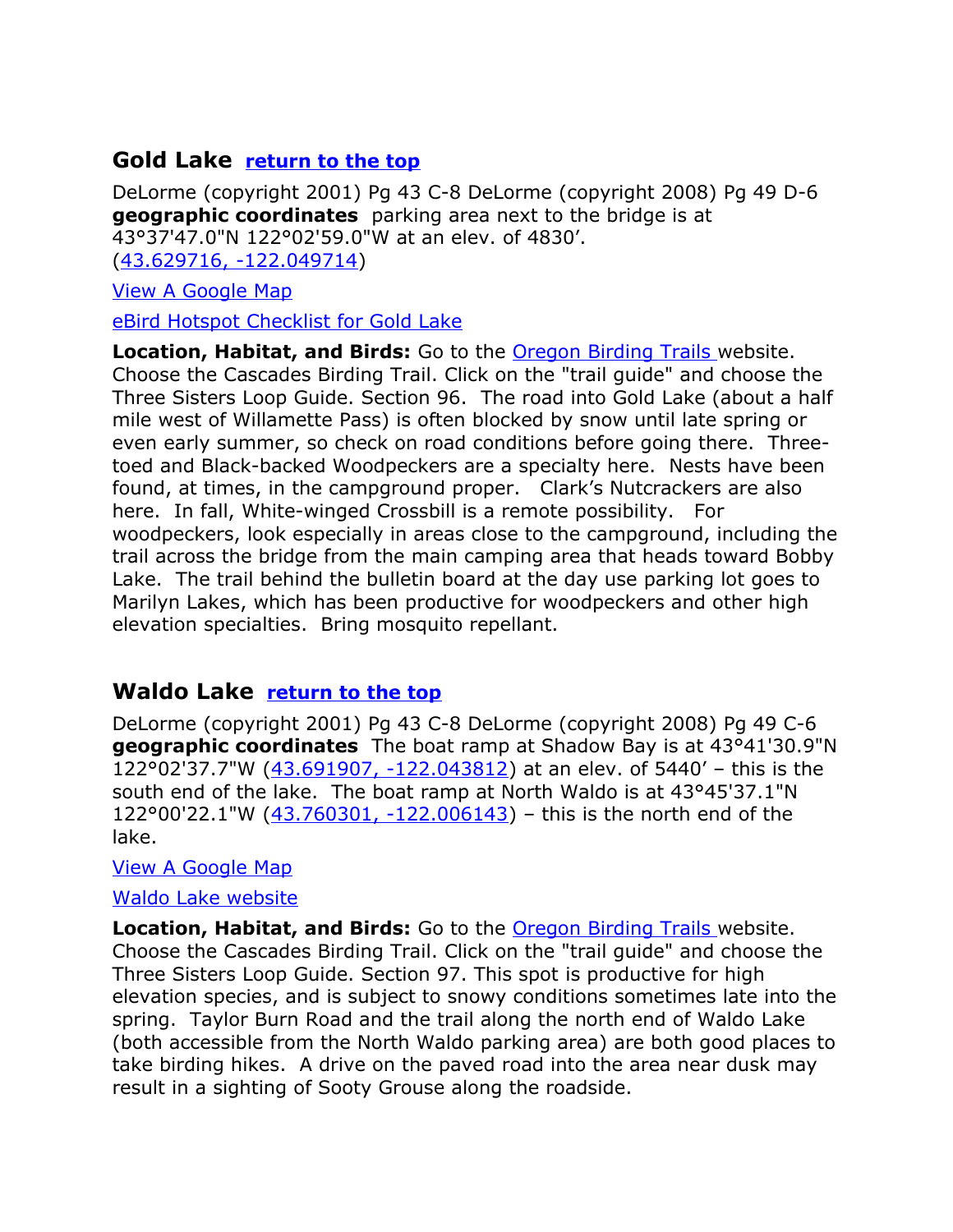## <span id="page-19-2"></span>**COTTAGE GROVE AREA**

#### <span id="page-19-1"></span>**Row River Nature Park (East Regional Park) [return to the top](#page-0-0)**

DeLorme (copyright 2001) Pg 41 B-8 DeLorme (copyright 2008) Pg 47 C-6 **geographic coordinates** 43°47'23.9"N 123°01'36.9"W [\(43.789979, -123.026927\)](https://www.google.com/maps/place/43%C2%B047)

[View A Google Map](http://maps.google.com/maps/ms?hl=en&ie=UTF8&msa=0&ll=43.755225,-122.861481&spn=0.778658,2.110748&z=10&msid=108036481085398338899.00046d7f290f24254d480)

[Park Info](http://www.mysouthlane.com/2012/row-river-nature-park-walking-path/)

[eBird Hotspot Checklist for East Regional Park](http://ebird.org/ebird/hotspot/L1112644)

**Location, Habitat, and Birds:** Go to the [Oregon Birding Trails w](http://www.oregonbirdingtrails.org/)ebsite. Choose the Willamette Valley Birding Trail. Click on the "trail guide" and choose the Big River Loop Guide. Section B-9.

#### <span id="page-19-0"></span>**Cottage Grove Lake (Upper End Loop) [return to the top](#page-0-0)**

DeLorme (copyright 2001) Pg 41 C-8 DeLorme (copyright 2008) Pg 47 D-6 **geographic coordinates** 43°43'00.2"N 123°03'27.3"W [\(43.716729, -123.057586\)](https://www.google.com/maps/place/43%C2%B043)

[View A Google Map](http://maps.google.com/maps/ms?hl=en&ie=UTF8&msa=0&ll=43.755225,-122.861481&spn=0.778658,2.110748&z=10&msid=108036481085398338899.00046d7f290f24254d480)

[City Information](http://www.citytowninfo.com/places/oregon/cottage-grove)

[Cottage Grove Lake website](http://eugeneareaparks.com/park.php?id=59)

**Location, Habitat, and Birds:** Go to the **Oregon Birding Trails** website. Choose the Willamette Valley Birding Trail. Click on the "trail guide" and choose the Big River Loop Guide. Section B-2.

#### **Cottage Grove Lake (Lower End) [return to the top](#page-0-0)**

DeLorme (copyright 2001) Pg 41 C-8 DeLorme (copyright 2008) Pg 47 C-6 **geographic coordinates** 43°40'33.6"N 123°04'22.2"W [\(43.675989, -123.072821\)](https://www.google.com/maps/place/43%C2%B040)

[View A Google Map](http://maps.google.com/maps/ms?hl=en&ie=UTF8&msa=0&ll=43.755225,-122.861481&spn=0.778658,2.110748&z=10&msid=108036481085398338899.00046d7f290f24254d480)

[eBird Hotspot Checklist for Cottage Grove Lake](http://ebird.org/ebird/hotspot/L1467135)

[City Information](http://www.citytowninfo.com/places/oregon/cottage-grove)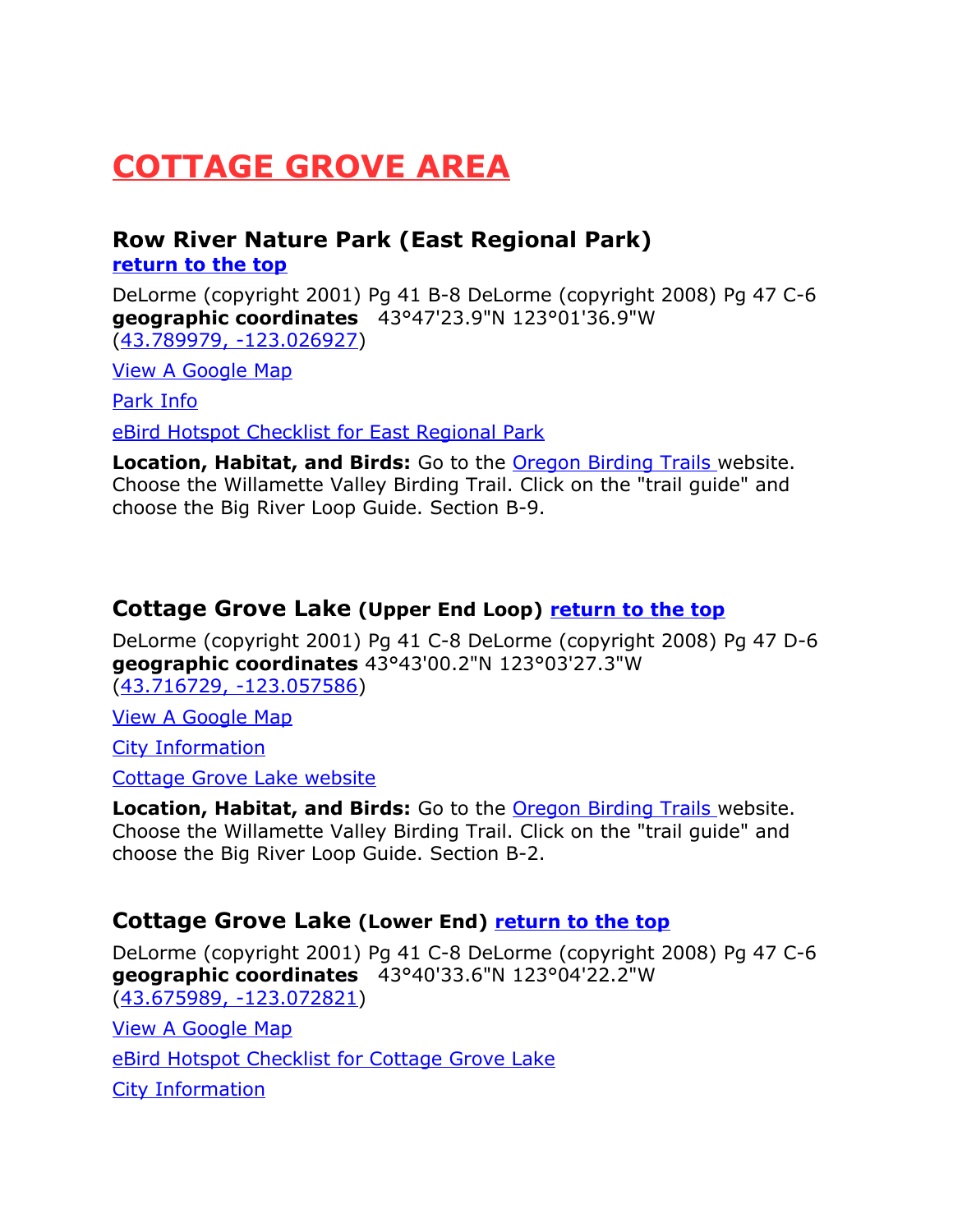#### [Cottage Grove Lake website](http://eugeneareaparks.com/park.php?id=59)

**Location, Habitat, and Birds:** Go to the [Oregon Birding Trails w](http://www.oregonbirdingtrails.org/)ebsite. Choose the Willamette Valley Birding Trail. Click on the "trail guide" and choose the Big River Guide. Section B-1.

#### <span id="page-20-3"></span>**Dorena Reservoir [return to the top](#page-0-0)**

DeLorme (copyright 2001) Pg 42 B-1 DeLorme (copyright 2008) Pg 47 C-7 **geographic coordinates** 43°46'19.5"N 122°56'13.3"W [\(43.772075, -122.937028\)](https://www.google.com/maps/place/43%C2%B046)

[View A Google Map](http://maps.google.com/maps/ms?hl=en&ie=UTF8&msa=0&ll=43.755225,-122.861481&spn=0.778658,2.110748&z=10&msid=108036481085398338899.00046d7f290f24254d480)

[eBird Hotspot Checklist for Dorena Reservoir](http://ebird.org/ebird/hotspot/L789075)

[Dorena Reservoir website](http://eugeneareaparks.com/park.php?id=49)

**Location, Habitat, and Birds:** Go to the [Oregon Birding Trails w](http://www.oregonbirdingtrails.org/)ebsite. Choose the Willamette Valley Birding Trail. Click on the "trail guide" and choose the Big River Loop Guide. Section B-8.

#### <span id="page-20-2"></span>**Noonday Ridge and Bohemia Saddle [return to the top](#page-0-0)**

DeLorme (copyright 2001) Pg 42 C-2 DeLorme (copyright 2008) Pg 47 D-9 **geographic coordinates** 43°37'05.5"N 122°36'42.0"W [\(43.618186, -122.611677\)](https://www.google.com/maps/place/43%C2%B037)

[View A Google Map](http://maps.google.com/maps/ms?hl=en&ie=UTF8&msa=0&ll=43.755225,-122.861481&spn=0.778658,2.110748&z=10&msid=108036481085398338899.00046d7f290f24254d480)

**Location, Habitat, and Birds:** Go to the [Oregon Birding Trails w](http://www.oregonbirdingtrails.org/)ebsite. Choose the Willamette Valley Birding Trail. Click on the "trail guide" and choose the Big River Loop Guide. Section B-6.

## <span id="page-20-1"></span>**HWY 126 CASCADES**

#### <span id="page-20-0"></span>**Delta Old Growth Trail [return to the top](#page-0-0)**

DeLorme (copyright 2001) Pg 49 C-6 DeLorme (copyright 2008) Pg 41 D-9 **geographic coordinates** 44°09'43.8"N 122°16'13.9"W [\(44.162176, -122.270523\)](https://www.google.com/maps/place/44%C2%B009)

[View A Google Map](http://maps.google.com/maps/ms?hl=en&ie=UTF8&msa=0&msid=108036481085398338899.00046c97c859111036828&ll=44.132942,-122.254486&spn=0.613072,1.730347&z=10)

**Location, Habitat, and Birds:** Travel about 3.5 miles east of Blue River on Highway 126. Turn south on FS19, a paved road also known as Aufderheide Drive. The Delta Old Growth Trail is at site 18 at the Delta Campground. To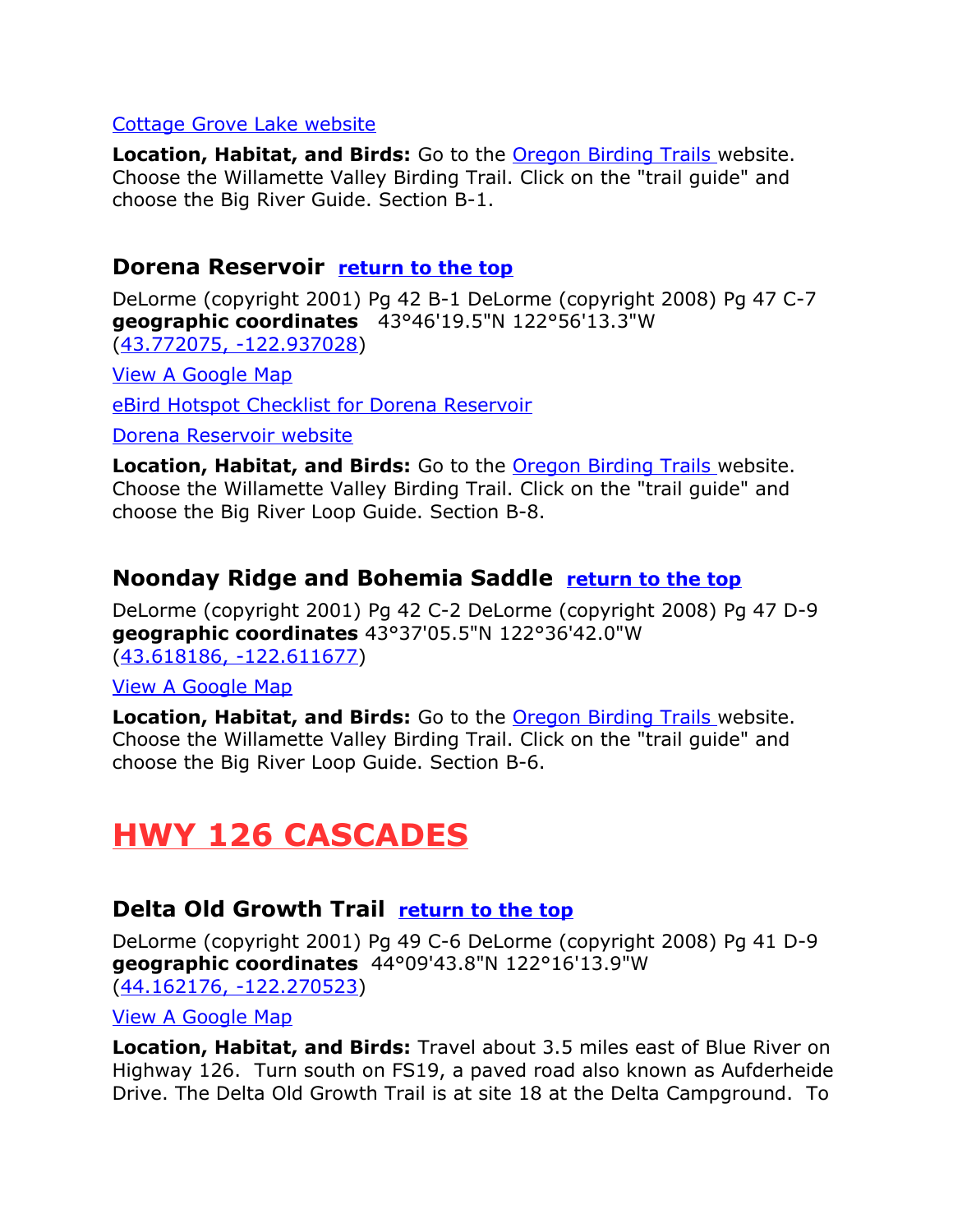get to the campground, turn southwest from Aufderheide Drive onto the campground access road at 44°09'46.9"N 122°15'33.6"W  $(44.163017, -122.259337)$ . Go to the [Oregon Birding Trails w](http://www.oregonbirdingtrails.org/)ebsite. Choose the Cascades Birding Trail. Click on the "trail guide" and choose the Three Sisters Loop Guide. Section 87.

#### <span id="page-21-2"></span>**Cougar Reservoir [return to the top](#page-0-0)**

DeLorme (copyright 2001) Pg 49 D-6 DeLorme (copyright 2008) Pg 41 E-9 **geographic coordinates** The parking area at the dam is at 44°07'40.8"N 122°14'38.6"W at an elev. of 1699'. [\(44.128001, -122.244050\)](https://www.google.com/maps/place/44%C2%B007)

[View A Google Map](http://maps.google.com/maps/ms?hl=en&ie=UTF8&msa=0&msid=108036481085398338899.00046c97c859111036828&ll=44.132942,-122.254486&spn=0.613072,1.730347&z=10)

[eBird Hotspot Checklist for Cougar Reservoir](http://ebird.org/ebird/hotspot/L610091)

**Location, Habitat, and Birds:** Go to the [Oregon Birding Trails w](http://www.oregonbirdingtrails.org/)ebsite. Choose the Cascades Birding Trail. Click on the "trail guide" and choose the Three Sisters Loop Guide. Section 88.

#### <span id="page-21-1"></span>**Horsepasture Mountain [return to the top](#page-0-0)**

DeLorme (copyright 2001) Pg 49 C-8 DeLorme (copyright 2008) Pg 42 E-1 **geographic coordinates** 44°06'47.0"N 122°06'06.9"W [\(44.113044, -122.101912\)](https://www.google.com/maps/place/44%C2%B006)

[View A Google Map](http://maps.google.com/maps/ms?hl=en&ie=UTF8&msa=0&msid=108036481085398338899.00046c97c859111036828&ll=44.132942,-122.254486&spn=0.613072,1.730347&z=10)

[eBird Hotspot Checklist for Horsepasture Mt.](http://ebird.org/ebird/hotspot/L743270)

**Location, Habitat, and Birds:** Go to the [Oregon Birding Trails w](http://www.oregonbirdingtrails.org/)ebsite. Choose the Cascades Birding Trail. Click on the "trail guide" and choose the Three Sisters Loop Guide. Section92.

#### <span id="page-21-0"></span>**Scott Lake [return to the top](#page-0-0)**

DeLorme (copyright 2001) Pg 49 C-8 DeLorme (copyright 2008) Pg 42 E-1 **geographic coordinates** 44°12'42.1"N 121°53'19.6"W [\(44.211693, -121.888786\)](https://www.google.com/maps/place/44%C2%B012)

[View A Google Map](http://maps.google.com/maps/ms?hl=en&ie=UTF8&msa=0&msid=108036481085398338899.00046c97c859111036828&ll=44.132942,-122.254486&spn=0.613072,1.730347&z=10)

 [eBird Hotspot Checklist for Scott Lake.](http://ebird.org/ebird/hotspot/L743255)

**Location, Habitat, and Birds:** From McKenzie Bridge, OR, travel east on Highway 126 for 3 miles to Highway 242. Follow Highway 242 east for 14 miles to Forest Road 260. Take a left on Forest Road 260 and go west a short distance to Scott Lake Campground and nearby **Benson/Tenas** [Trailhead](http://www.fs.usda.gov/recarea/willamette/recreation/recarea/?recid=80264) (fee site). This location has lakes, meadows, and forests for lots of